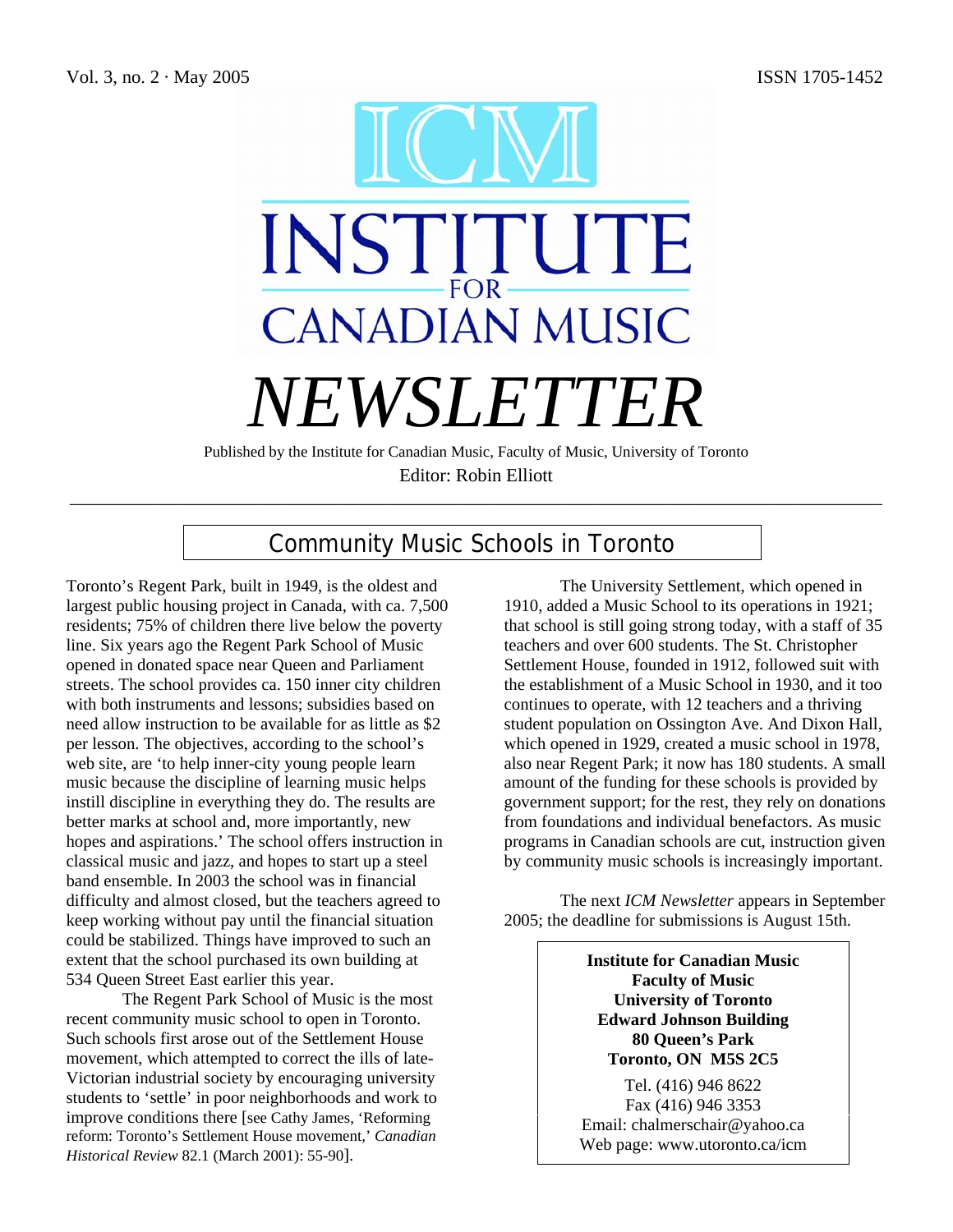*Ed. note: This is a translation by Peter Laki of his own article, first published in Hungarian in the periodical Muzsika in March 2005 (pp. 33-34). The article was intended for a general readership, and for an audience not familiar with Anhalt's music. This marks the first time that Anhalt has been discussed in detail in his native country, and so the article's documentary value alone merits the publication of an English translation here. Peter Laki is a Hungarianborn musicologist who completed his PhD in musicology at the University of Pennsylvania. He has frequently written about the music of Béla Bartók, and is the editor of Bartók and His World (Princeton UP, 1995). He has been the program annotator for the Cleveland Orchestra and a visiting associate professor at Oberlin Conservatory of Music. His review of Istvan Anhalt: Pathways and Memory was published in Notes 59 (Dec. 2002): 339-40.*

*Anhalt's remarkable post-retirement productivity continues unabated. His orchestral work Twilight~Fire (Baucis' and Philemon's Feast) was premiered by the Kingston Symphony on Sep. 29th, 2002 (reviewed in ICM Newsletter 1.1 [Jan 2003]: p. 8), and the same orchestra premiered The Tents of Abraham (A Mirage~Midrash) on Jan. 11th, 2004. The latter performance was recorded and included as part of the 2-CD set Canadian Composers Portraits: Istvan Anhalt (Centrediscs CMCCD 10204). In April 2005 The Tents of Abraham won a Juno Award for best classical composition. Recently Anhalt completed a third orchestral work for the Kingston Symphony, to be premiered this coming season.* 

*Scholarship on Anhalt has also not stood still in recent years. In 2004 Stéphane Jean produced a numerical list finding aid to the Istvan Anhalt fonds at the Music Division of the Library and Archives of Canada. This invaluable 174-page document is now available online in PDF format on the Library and Archives of Canada, Music Division web site at http://www.collectionscanada.ca/obj/028021/f2/01-e.pdf. Alan Gillmor is in the process of completing an extensive monograph dealing with the correspondence between Anhalt and George Rochberg, which consists of over 400 letters. Gordon Smith has written an important article on Anhalt's operas, which is due to appear in a forthcoming issue of the periodical American Music. And finally, Anhalt's Piano Trio and Violin Sonata will be published soon by Berandol Music in new editions prepared with the assistance of the Institute for Canadian Music.* 

## Musical Pageants: A Visit with Istvan Anhalt

by Peter Laki

According to the music encyclopedias, he will turn 86 in April; yet the man who opens the door after I ring his bell could pass for at least ten years younger. Most of our conversations, during the days that follow, take place during long walks as Istvan Anhalt shows me the sights of Kingston, Ontario – the charming main square on the lakeside, the old buildings (something built 200 years ago is considered to be very old in Canada), and the campus of Queen's University, where Anhalt was a professor of composition for 13 years, prior to his retirement.

Before moving to Kingston, Anhalt worked at Montreal's McGill University for 22 years; before that he had spent three years in Paris studying with Nadia Boulanger. Despite these important facts, for the most part our conversations tend to centre on the 27 years that elapsed between Anhalt's birth in Budapest and his departure from Hungary. They were difficult years as they included World War II and the forced labour camps. But they also included the Academy of Music, which Anhalt entered in 1937 to study with Kodály (his classmates included András Szőllősy, with whom the friendship continues to this day).

Anhalt left for the West sooner and at a younger age than did either Sándor Veress, his senior by 12 years, or György Ligeti, his junior by 4. He was able sooner to start assimilating those musical trends that had not been accessible in Hungary at the time. Stravinsky's influence reached him via composition lessons with Boulanger, and also through Soulima Stravinsky, Igor's son, who taught him piano. Anhalt made sure to acquaint himself thoroughly with twelvetone composition as well (a technique that was anathema in the 'Boulangerie'). He started working in electronic music in 1958, only a few years after Stockhausen's similar experiments. At that time, there was already an electronic music studio in Canada, created by the musician-engineer Hugh Le Caine in Ottawa. That same year, Anhalt visited both Cologne and Paris to look into the work being done there. And although he eventually abandoned electronic music, the experience of an expanded sound world can be felt in his works written for acoustic instruments.

Before my visit to Kingston, Anhalt had already sent me the recordings of some of his orchestral works, but my introduction to his *oeuvre*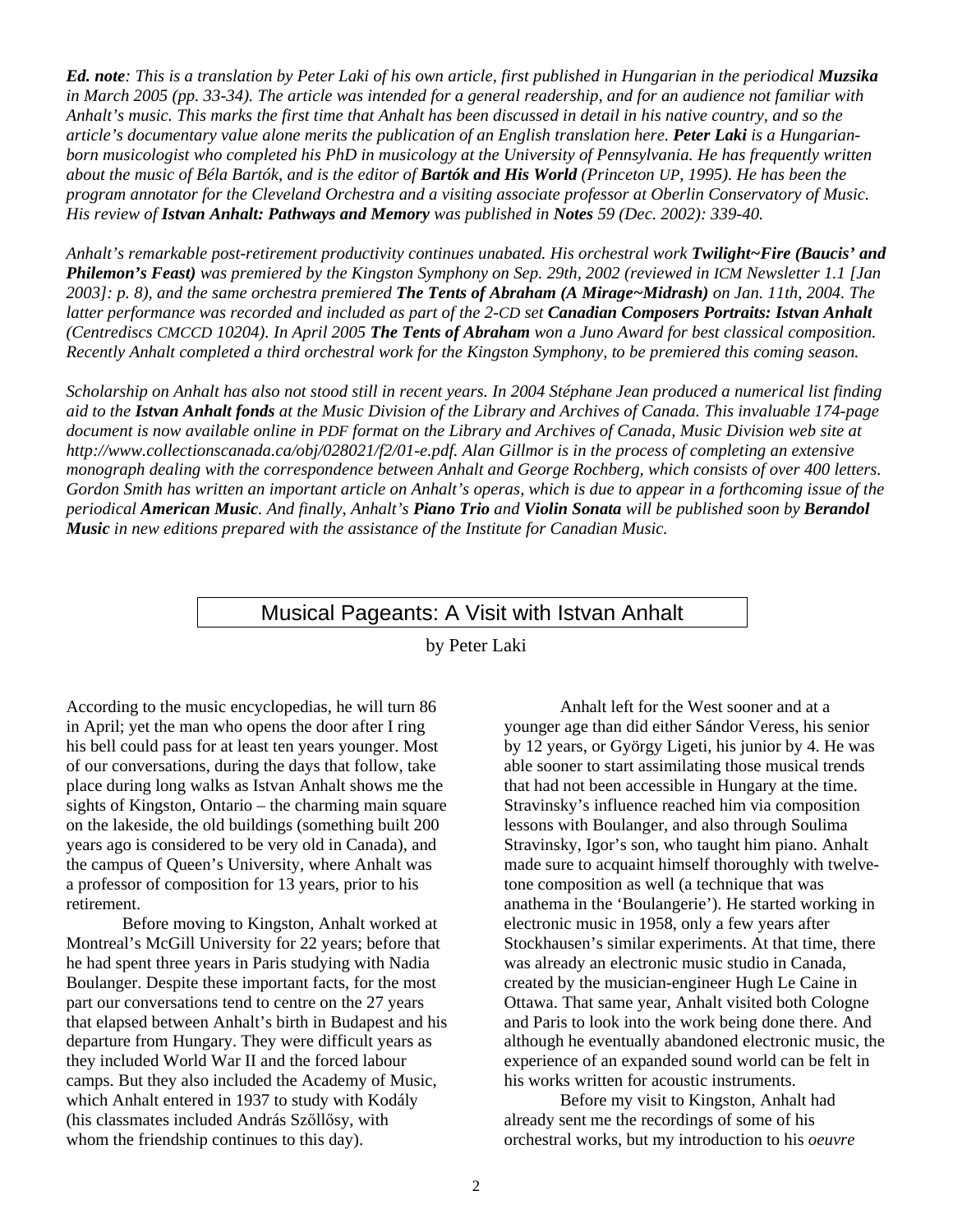began in earnest under his personal direction. The backbone of Anhalt's life work is formed by his four operas, although the use of that generic term requires some qualifications. The composer himself refers to his stage works by terms of his own coinage, such as 'voice-drama for the imagination' or 'musical pageant.' The real drama takes place in the listener's imaginaion; the actual realization on stage is not an essential part of the concept. Needless to say, Anhalt will not commit to the historical baggage associated with the term 'oratorio' either. He often dispenses with the dialogue as the principal moving force of the drama, and replaces it with more complex solutions, such as having three different singers represent the same character or, conversely, having the same singer embody several different personages.

Together, the four operas span 30 years in Anhalt's creative life, forming a single historicalphilosophical cycle. The first opera, *La Tourangelle*, deals with the early history of the province of Québec. The protagonist is a French nun who arrived there in 1639 to do missionary work. It was in this opera that Anhalt first employed a dramatic structure to which he would return in his subsequent works. The opera is structured as a sequence of self-contained scenes that either carry the action forward or else represent reflections on what has just taken place. The scenes are not in chronological order: the most important moment from the heroine's early life appears at the center of the opera. It is there that we learn that Marie, the nun, was married before and had a son. Having become a widow, she left her son behind in France when she embarked on her long journey. The libretto, which Anhalt compiled from 17th-century sources, compares this act to Abraham's sacrifice of his son Isaac. The dramatic conflict is expressed through an extremely dense polyphony of text and music – four simultaneous recitations (two in French and two in English); a virtuoso piano part reminiscent of Baroque toccatas but abounding in syncopated rhythms; three sopranos singing without words (two of them in stratospheric heights); an orchestral web of ten solo instruments and a soft but implacable ostinato on the drum. Marie's pangs of conscience can only be soothed by total physical and mental exhaustion at the end of the movement.

The second opera, *Winthrop*, also visits early American history based on source documents. There is another perilous sea journey, but the protagonist this time is an English Protestant named John Winthrop. When we first see him, Winthrop, a young man who doesn't understand his mission, can only babble senselessly, but eventually he matures to become a leader of his community and finally the first governor of Massachusetts. The only evening-filling work

among Anhalt's operas, this piece culminates in a dramatic duet between Winthrop and a woman citizen whose religious views, though expressed sincerely and convincingly, threaten to destroy the spiritual unity and peace of the whole community. Their duel of words takes place before a tribunal; it ends with Winthrop's Pyrrhic victory, and its unsettling memory haunts the governor for the rest of his life.

The protagonist of Anhalt's third opera doesn't have a name. *Traces (Tikkun)*, completed in 1995, is called a 'pluri-drama' by the composer. The work is autobiographical in origin, although Anhalt's own libretto refrains from all specific references to history or geography. *Traces (Tikkun)* is written for a single singer; its 'plot' – if that word can even be used here – exists on a symbolic plane, and the locales (the 'labyrinth,' the 'desert,' the 'rock concert') stand for so many modern life situations.

In 1999, the octogenarian Anhalt conjured up a legendary heroine, Lady Diotima, who materializes in a modern North American shopping centre, straight out of the works of Plato, Hölderlin, and Musil. Yet *Millennial Mall* is much more than a satire of modern life. The 'traveller,' who now appears at a higher level of abstraction than ever before, contemplates the bustling realities that unfold before her eyes with a mixture of astonishment, alienation, and identification, and finally steps out of the magic circle, sinking into deep thought.

Alongside the operas, Anhalt has also created a cycle of orchestral works, raising similarly universal questions through the means of absolute music. *The Tents of Abraham* was written with the Jewish-Arab wars in mind. The conflict of these two peoples, descended from two brothers, is painted with powerful dramatic brushstrokes; equally suggestive is the representation of peace, which the world so sorely needs and so fervently desires.

In addition to his work as a composer, Anhalt has also been active as a scholar, publishing the book *Alternative Voices* in 1984 – an analysis of the vocal styles of contemporary composers, focussing on Berio, Ligeti and Lutosławski, drawing on a wide array of linguistic, philosophical, and historical methods and displaying extraordinary erudition and imagination.

In 2001, a group of his students and admirers published a Festschrift in his honour under the title *Istvan Anhalt: Pathways and Memory*. The volume, which includes some of Anhalt's own writings, offers a detailed and nuanced account of his outstanding *oeuvre*, though not a complete one, since Anhalt has written several important new works since the book appeared. Now in his ninth decade, the composer works with unflagging energy, and we can be sure that he has some interesting surprises in store for all of us.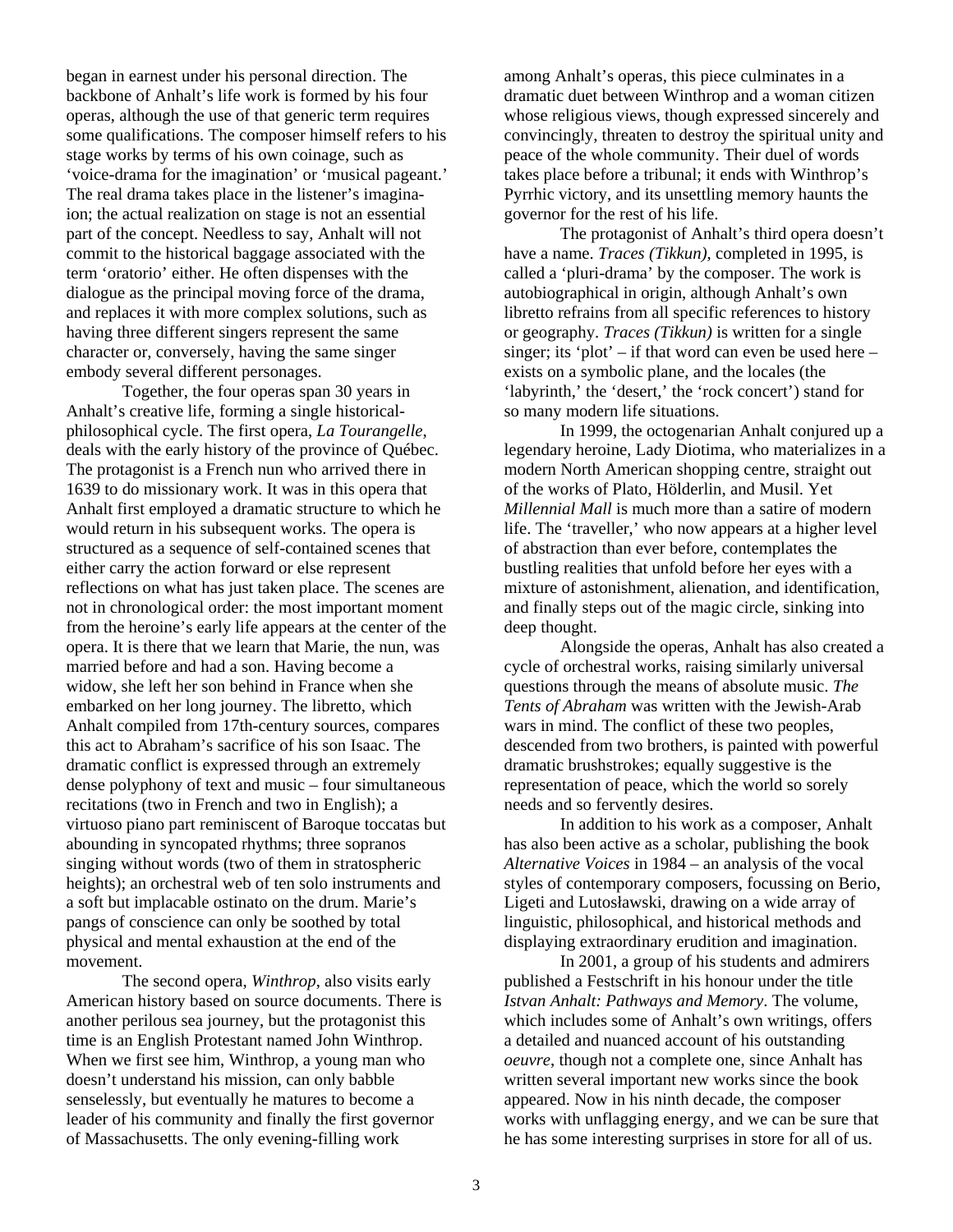## Croatian-Canadian Youth and Their Traditional Music and Dance

by Kathleen Wiens *Special thanks to Marian Jazvac-Martek and Roh-Min Kok* 

The Croatian-Canadian community has an active musical life. Though many young people in the Croatian-Canadian community are second or third generation Canadians, participation in community folklore organizations has instilled a strong sense of identity and connection with Croatia. Young people associate participation in folklore activities (mainly Croatian traditional music and dance ensembles) with this strong feeling of Croatian identity, reinforcing their identity as Croatian before Canadian.

Participants in Croatian folklore ensembles who are between the ages of 20 and 25 currently have concerns about the present and future state of folklore groups. Those who feel the most passionately about the importance of their heritage are also concerned with how foreseeable changes will have an impact upon the identity of the next generation of Croatian-Canadians.

There are approximately 97,050 people of Croatian origin living in Canada.<sup>1</sup> The largest concentration can be found in Ontario (approximately 62,325 people), $^2$  predominantly in the greater Toronto area and surrounding towns. Currently, there are many active dance and music ensembles in Ontario. In May 2003, 19 groups from Ontario participated in the Canadian-Croatian Folklore festival held in London, Ontario. The groups ranged in size from roughly a dozen members to over 100. In total, over 600 people participated as dancers, musicians, or teachers.<sup>3</sup> Groups came from Brampton, Hamilton, Kitchener, London-St.Thomas, Mississauga, Norval, Oakville, Oshawa, Ottawa, Sudbury, Toronto, and Windsor.

## **CANADIAN YOUTH, CROATIAN IDENTITY**

In order to investigate this topic further, I carried out an in-depth survey in 2004 of Ontario Croatian folklore ensembles. The primary focus of my study was to determine what roles folk music and dance groups play in the Croatian-Canadian community. 4 For this project, I concentrated on young people between the ages of 20 and 25 and how their participation in traditional music and dance ensembles has contributed to their sense of individual identity as well as their identity within the Croatian-Canadian community. This interest stemmed

1 Statistics Canada, 2001 Census, www.statcan.ca. 2

 $\overline{a}$ 

from my own experience in the Montreal Croatian folklore ensemble 'Kardinal Stepinac,' in which I participated as a member of the dance group for two years (2002-03, 2004-05).

My initial research involved the distribution of two surveys: one was sent to senior founding members of the Croatian-Canadian folklore community (I have designated this group A), and one was sent to youth aged 25 and under who at present or in the recent past have participated in Croatian music (tambura) or dance groups,<sup>5</sup> (group B). There were follow-up in-depth personal interviews with a small number from group B, who became my core group of informants (group C).

When asked if they identify themselves as Canadian, $6$  Croatian, $7$  or both, the answer was often 'Croatian first, then Canadian' or 'both equally.' Participants remarked that a variety of circumstances contributed to their strong sense of Croatian identity, including characteristically tightly-knit Croatian family structure, as well as participation in organizations within the Croatian-Canadian community such as soccer leagues, church, catechism classes, and community social events. How did the presence of folk music within this subculture have an impact on the community and its young people?

I asked this question of group B participants. Those who replied were mostly of the same mind. The majority said that although participation in folklore ensembles is not the primary reason they feel Croatian, it plays a role along with other community groups and events. A small number felt that participation plays a small role, while for others it was in fact the main reason they felt connected with their ancestral land and its people. Almost all group B participants said that typically, they felt that the lives of Croatian youth are different from other 'Canadian' kids. This difference, they felt, lay in how Croatian youth spend their time and who they spend it with. One group C participant (I will call him C1) summarized the difference in this way: 'you could compare it to boy scouts or basketball, but there is a different, cultural and nationalistic side to it that is not present in a league or boy scouts. $\cdot$ <sup>8</sup>

 $2$  Ibid.

<sup>3</sup> Franjo Bertovic et al., ed. *Croatian-Canadian Folklore Festival Book* (Aylmer, ON: Aylmer Express, 2003).

<sup>&</sup>lt;sup>4</sup> I define Croatian-Canadian as: those born in Croatia but presently living in Canada, or those born in Canada but with one (or more) parent, grandparent or great-grandparent who immigrated to Canada from Croatia.

<sup>&</sup>lt;sup>5</sup> Tambura: a family of traditional stringed instruments found in the Balkans, typically played in groups called Tambura groups, ensembles, or orchestras. Among Croats, tambura ensembles are referred to as Tamburica or Tamburaši. 6

 $6$  A citizen or native of Canada.

 $^7$  A citizen or native of Croatia. My Croatian-Canadian participants used 'Croatian' when they meant 'Croatian-Canadian.' I have used this term in the same way.

 $8$  Interviewee C1, March 12th, 2004.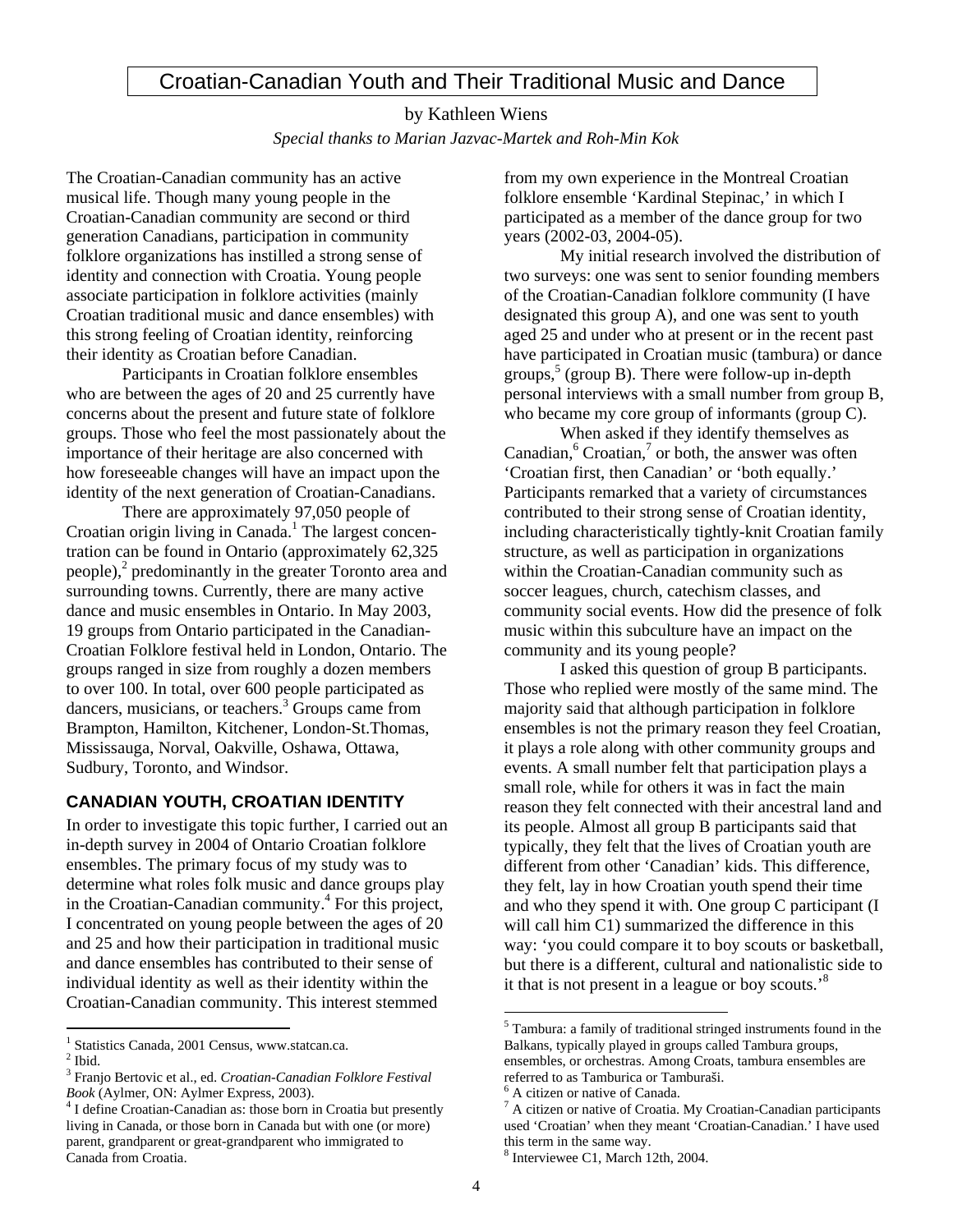Social benefits are the primary motivations for continued involvement in folklore groups. Young people enjoy the opportunity to interact and build friendships with other Croats. One survey participant (C1) saw this as a way to 'resist eventual assimilation into society,' 9 another (B2) as an opportunity to 'keep them [Croatians] from drifting apart ... bringing them together through their heritage, $\frac{1}{10}$  adding that at times couples meet this way and marry, thus maintaining a similar history, experience and language within their own family. Many in group B saw entertainment value in sharing their culture with non-Croats. All participants in groups B and C stated that the chance to travel with their groups – to other parts of North America, to the annual Canadian-Croatian Folklore Festival and to Croatia – was the foremost benefit. They also enjoy social events such as banquets and dances that take place at major events such as religious holidays and festivals attended by more than one ensemble.

Group B expressed a desire to continue in their dance and tambura ensembles until they had what they considered 'bigger commitments': university studies, a career or a family. When asked if they would encourage their children to participate, every participant said yes. Members of groups B and C felt that it is important for their community that their folklore groups continue and keep Croatian traditions alive, and stated that folklore 'makes Croatians in Canada Croatian' and keeps the community together.

## **FACING CHALLENGES**

Group C was my main group of informants. All had participated as dancers, musicians and/or teachers in a total of eight different Ontario groups in the cities of Hamilton, Kitchener, Mississauga, Oakville, and Toronto. I discussed in-depth with them what Croatian folklore in Canada means both to them and to other Croatian-Canadian youth. They identified and we discussed challenges found within individual members and collective groups, and they addressed issues arising from the increasing integration of Croatian youth into Canadian society. This group recognized that many Croatian folklore ensembles face challenges which are beginning to affect the nature of each group and which will have an increasing impact in the future number of participants and level of Croatian identity embraced by upcoming generations.

## *Pedagogical Approach*

There are major concerns about how traditional dances are being taught and the qualifications of those teaching them. There is a concern that the quality and the authenticity of performances and learning will be

ignored or worse, lost, because groups lack qualified teachers. Interviewee C2 described the situation this way: 'There are people who love it, but there is a lack of education. Learning the steps, knowing about regions, and knowing how to teach and break them down, these are opportunities that many people [teachers] have but don't use. Once a year, if people sign up, an expert from Croatia will come and teach us region by region, eight or nine dances and break them down for us to show how to teach them. But, a lot of teachers here don't attend when they really should. So, there might be an interest, but how educated the people who take over will be is a major issue. Although many groups are run professionally, there are unqualified teachers, and the casualness of it all. Often times teachers are hired because someone knows them, or knows the family. There is no qualification to be a teacher, so often things are taught incorrectly and no one corrects the errors.<sup>'11</sup>

#### *Dedication*

One obstacle that groups are facing is a shortage of young people who are willing to commit time and energy to organization. At present, organizational duties are the responsibility of parents, teachers, and board members. Many groups are organized by volunteers who form a board to handle fundraising, financial, travel, and performing issues. Interviewees C2, C3, and A1 found that young people are willing to participate in groups and reap the travel and social benefits that come with participation, but not to put in time for all the planning and work that is involved in realizing the activities. As participant B1 put it, 'The work falls on the few who passionately want to keep the culture alive, but little help is given or offered by those who directly benefit from this hard work.<sup>'12</sup>

#### *Integration*

In common with other ethno-cultural groups in Canada, Croatian cultural groups have been and continue to be threatened by processes of assimilation into mainstream Canadian society. Two key aspects of the assimilation process were identified by survey participants in groups A and C: marriage to non-Croats, and distraction from Croatian-related activities due to participation in mainstream North American pastimes.

Interviewees observed that Croatian folk music and dance groups play a different role in their own age group (over 20 years of age) as compared to those who are under 20 years of age. In the interviewee's own age group (between 20 and 25 years of age), most people that they knew and had been friends with during their youth were from the Croatian community. Often they

<sup>-&</sup>lt;br>9

<sup>&</sup>lt;sup>9</sup> Interviewee C1, March 12th, 2004.<br><sup>10</sup> Survey participant B2, March 2004.

<sup>&</sup>lt;sup>11</sup> Interviewee C2, March 8th, 2004.<br><sup>12</sup> Survey participant A1, March 2004.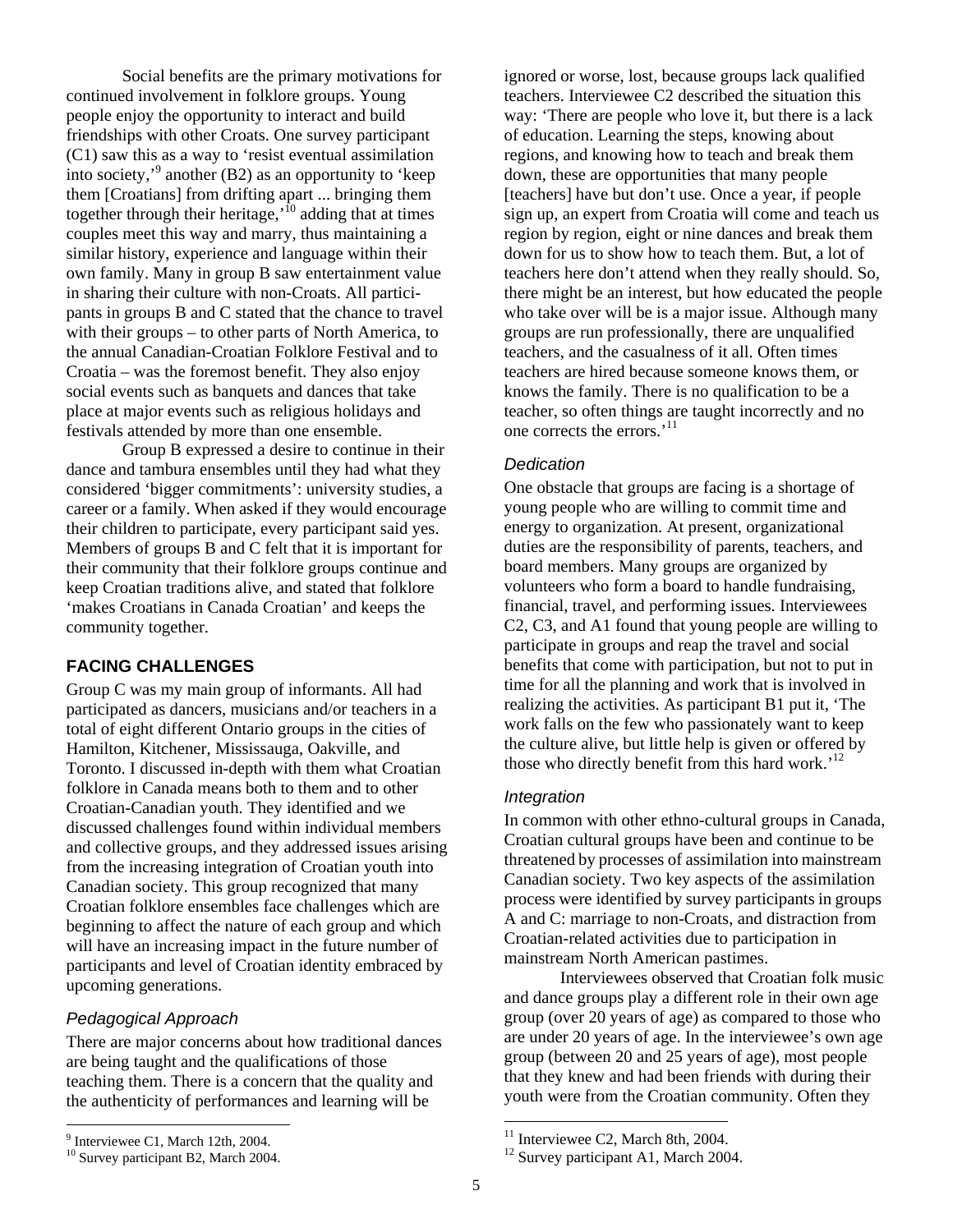had met through Croatian dance or tambura groups. 'Growing up in Hamilton, most of us had a schedule. Most Croatian kids went to Croatian school [language, dance and catechism class] on Friday nights or Saturday mornings. If you were in soccer, you were in Croatian soccer. If you did gymnastics, you also did Croatian dancing. I think that they have modernized a bit more. They still do activities, but the whole folklore thing is getting weaker. The older generations are leaving, getting married…'13 Interviewees stated their general impressions of the situation in this way: as more intercultural marriages occur, there is a decline in dance and tambura group membership, as non-Croatians are less likely to be as energetic about Croatian culture and less inclined to encourage their children to participate in Croatian folklore activities. Three people mentioned that mainstream activities such as ballet, hockey, piano lessons, etc. are constructive and typical of mainstream Canadian society, but they are undertaken at a cost to ethnic community participation.

## *Parental Guidance*

Three of the four interviewees from one group went on to take teaching positions in music or dance ensembles. All three notice a change in attitude when comparing their own parents to parents of children now. They speculate about how such changes may lead to a different understanding of Croatian identity between their own generation and the next. It was their own parents' generation who founded many of the groups in Ontario, and their dedication to and love of Croatian folklore was passed on to their children.

Members of group C reported problems with parental involvement. The first concern raised was that children are being forced into music and dance classes because their parents insist on participation regardless of the children's own preferences. One teacher had discussed this issue at length with other teachers, and described the situation in the following way: 'it might just be a good babysitting service ... the parents use the time to do shopping, but they don't inquire as to what is going on in the class. The kids are wild, they are running, and they don't care ... if the parents won't teach them to care, then we can't do that for them ... and kids who don't like it won't be back, and that is also a problem because they lose their culture.<sup>'14</sup> Another said 'Their parents drag them week in and week out and all that happens is they don't learn anything, the teachers get irritated that they teach the same stuff over and over for just one kid ... [some] really don't want to do it – and in some cases sabotage a tambura or something [break or untune it] then for

God's sake, let the kids do something else they'd be interested in.'15

## **IDEAS FOR THE FUTURE**

At the beginning of the study I attempted to survey many people (group A) who have in the past and/or at present play important roles in the Croatian-Canadian folklore community. I asked what they identified as the main challenges faced by organizations. I intended to follow up their answers with further questions on how they may see these challenges affecting the identity of future Croatian-Canadian young people. However, I received very few responses from this group. The few that I received, with one exception, stated that they did not identify any obstacles that their organizations will be facing in the future. I speculated that the lack of (or brevity of) response was due to one or more of three reasons: firstly they may not see the challenges as large or real enough to mention; secondly, my position as a non-Croat made them apprehensive about being open; or thirdly, they may not recognize or want to recognize the same issues that the younger generation (groups B and C) sees.

In contrast to this, I found overwhelming enthusiasm and willingness within the youth (groups B and C). Every individual I asked completed the initial survey, and answers were lengthy and heartfelt. I could sense pride and dedication within this group and was impressed to find such openness, passion and desire to solve issues in order to ensure the continuity of musical activities. Not only did they all participate actively in their initial responses, but many also forwarded my survey to other Croatian friends, who then also completed it and sent it to me. I believe that their willingness to express their concerns for the future is directly linked to and matched by their love of Croatian culture, and their recognition of its important role in their own sense of identity: 'Anyone can wave a passport, but it's the people who are involved in the community ... who are really helping out' and 'Anyone can say they are Croatian, but when you actually participate in something that is a Croatian tradition, it makes you truly Croatian.'

Though individuals mentioned that there had been informal discussions among a few leaders about issues groups are facing and will face in the future, no one was aware whether any formalized discussion and planning had taken place within the community or cultural organizations. Teachers and students (from groups B and C) fear the consequences of speaking up or trying to make changes regarding pedagogy, appointment of teachers, and organizational structures within their own groups. Apparently within many

<sup>&</sup>lt;sup>13</sup> Interviewee C4, March 12th, 2004.<br><sup>14</sup> Interviewee C4, March 12th, 2004.

<sup>&</sup>lt;sup>15</sup> Survey participant C1, March 2004.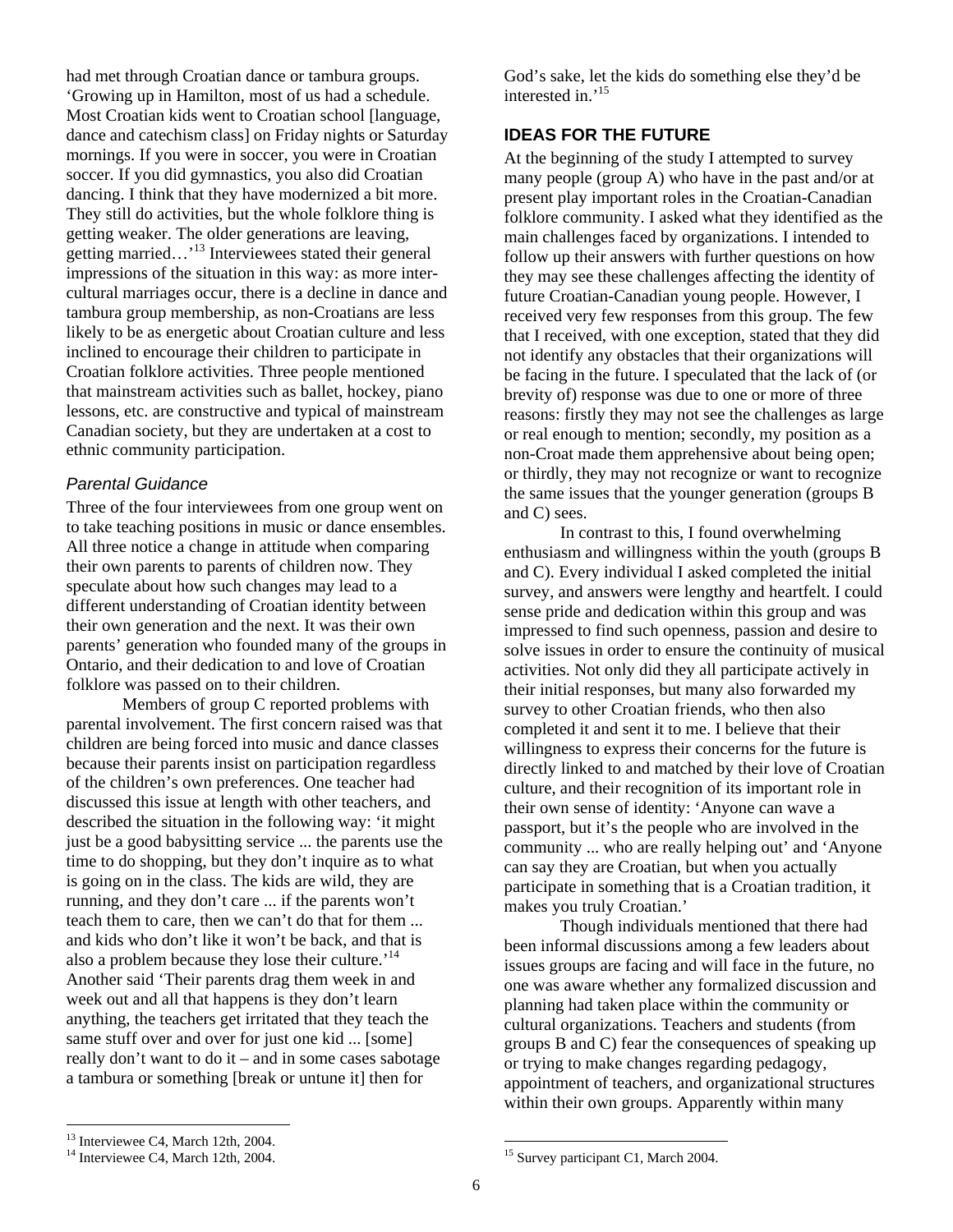groups, administrative and organizational systems have been established which have worked until now, and trying to change the system may lead to community discord. An Ontario musician/teacher described one such situation: 'Some groups have addressed this, and what happens is you lose membership. You can go from 100 families to 25. A lot of groups are not willing to address this anymore because they are tied to the church, and the church does not promote exclusion. It's hard to address things ... when the church does not allow you to be regimental.<sup>16</sup> This issue [of choosing appropriately trained and qualified teachers] has been argued, but it is hard to make things change. The only person who gets paid is the teacher, everyone in the organization is a volunteer, and they put in so much time already. How much are they willing to fight for changes? Even though as dancers we wish things were done differently, it will never happen.'<sup>17</sup>

Survey participants from groups B and C believe that the format and nature of music and dance groups will change in the future. They believe the number of members will dwindle, and that participants will be less passionate about preserving Croatian folklore. They also believe that certain factors may work to preserve Croatian folklore. One factor in favour of preservation is that many youth still want to identify themselves as Croatian, even if they only have one Croatian parent and do not speak the Croatian language. However, members of group C feel that this aspect may quickly disappear if each Croatian parent and family does not take the time needed to expose their children to Croatian history, culture and language. They feel that parents teaching their language and history within their homes is the best way to foster a true love of and pride in Croatian culture, and that this feeling will then ensure that children of following generations will want to participate in folklore groups out of sincere interest.

Others have initiated ways of continuing their Croatian musical heritage by tying it with contemporary musical expressions. One young man described how he is incorporating traditional tambura music into rock music in a band with which he plays. I also witnessed a blend of contemporary and traditional music at various Croatian folklore festivals. At these events, the main objective is to perform traditional music and dance, but during evening social events which follow, Croatian popular music is played by live bands whose members typically consist of young Croatian-Canadian men.

<sup>16</sup> The relationship between Croatian Catholic churches and dance and tambura groups is a complex topic and is beyond the scope of this paper. Briefly, many groups use church space or are funded by churches. This may affect financial, political and decision making processes in these groups.<br><sup>17</sup> Interviewee C2, March 8th, 2004.

 $\overline{a}$ 

#### **LOOKING AHEAD**

Without a doubt, young Croatian-Canadians in this study feel a close bond with their Croatian heritage. Regardless of place of birth, length of time spent in Croatia or whether or not they speak Croatian, they feel a bond strong enough that they identify themselves as Croatian, often before identifying themselves as Canadian. The structure of the Croatian-Canadian family unit and community, especially the presence of Croatian community-based activities, such as soccer teams, clubs, churches, and dance and music groups, plays a large role in their ethnic sentiments. Music and folklore activities are imperative to maintaining Croatian culture within Canada, and maintaining a strong Croatian identity in future generations.

The continued health of these groups requires careful examination. Active members of these groups currently between the ages of 20 and 25 are well aware of the present and future challenges that will be faced by their generation. Though not always sure if they will be able to overcome these challenges, many hope that common goals can be found within groups and within the community. This desire, strengthened by many young people's connection with their heritage through music, will help overcome future obstacles. But young people feel that a decrease in number of participants in each group is inevitable as processes of intermarriage (between Croats and non-Croats) and assimilation into Canadian society take place. They feel that this process will be accelerated if issues which they identified in this study are not addressed. There is concern that upcoming generations may not be able to experience and treasure their heritage through music and dance, and that these issues need to be addressed within individual groups and through the whole community.

As a final comment, let me state that despite what could be interpreted as an over-emphasis on the challenges faced by Croatian-Canadian organizations, these experiences are far from the dominant defining characteristics of Croatian traditional music and dance ensembles in Canada. Preserving a sense of identity through music continues to be a priority for a great many young people in the community. The abundant exuberance that is always evident at events in which Croatian music and dance are featured continues to be one of the most positive and sincere expressions of culture within the diverse spectrum of such activities that have found a place within contemporary Canadian society.

*Kathleen Wiens recently completed her B.Mus. degree at McGill University, and will soon be entering the M.A. (Ethnomusicology) programme at Memorial University of Newfoundland.*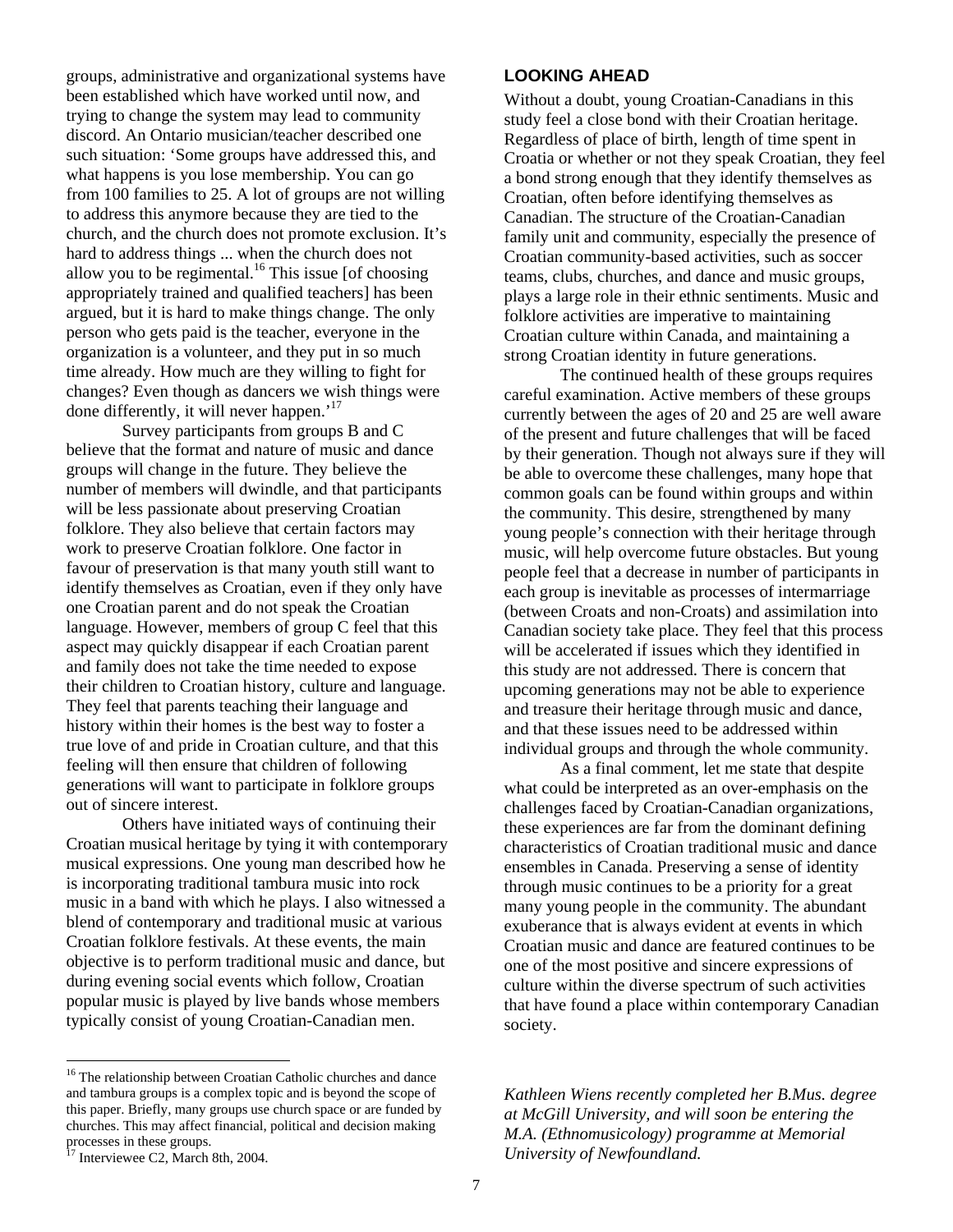## Entertaining *Gadže*: Romani Music and Musicians in Canada

#### by Dana Hibbard

Entering the Kino Café in Vancouver for Romani Music Night on December 20th, 2004, I was very aware that my husband and I were outsiders among family members and friends. We found seats close enough to the stage to observe the show, yet far enough away from the Romani musicians so as not to encroach upon their space. This was the first of a number of negotiations between myself, a *gadžo* (non-Roma), and this group of Roma, tightly-knit despite their widely varied backgrounds. I had contacted the flamenco singer Mario Ines-Torres and his partner Margaret Moon before this evening, and they introduced me to a few of the Romani musicians during the evening. Mario, a Romani *Kalo* (Spanish gypsy) guitarist and singer, has taken time away from performing since the disbanding of Los Canasteros,<sup>1</sup> a flamenco band of two guitarists and a dancer which was featured in the 1999 documentary *Opre Roma*. 2 Mario and Margaret now operate an organic farm located a three hours' drive north of Vancouver, and come to the city occasionally when Mario performs with his new band *Tato Pani*  (Hot Water).



*Los Canasteros* CD cover "Seven Worlds" Peacemaker Records CD 1277 (Vancouver, 1998)

 $\overline{a}$ 

This essay addresses the music of Romanies in Canada, people who consider themselves part of a diasporic culture whose ethnic origins are in India. For the purposes of this essay, I have excluded Travellers of Great Britain and other itinerant groups whose lifestyle may reflect the popular notion of gypsies, but who neither speak the Romani language, nor consider themselves descendants of the Romani diaspora.<sup>3</sup> I will discuss how issues of identity, ethnicity, and race relate to musical performances by Romanies in Toronto and in Vancouver, where I witnessed *Tato Pani* perform.

At the Kino Café that evening students of Lache Cercel, a virtuosic Romanian-Romani violinist, assembled onstage to perform Russian and Romanian folk tunes to an accompaniment of cimbalom, guitar and string bass. Families gathered at tables around the stage were silent during the first songs, but soon broke into conversation over the music. It was evident from the body language of the players that the lead violinist directed the tempo and harmonic movement of each song, rather than improvising over a set bass progression. The concert became much like an open workshop as Lache demonstrated riffs for the students to incorporate into the songs. It seemed, however, that the students' repertoire was limited to fast songs in which instrumental virtuosity is the central feature, rather than slower, more emotive folk tunes that the following group of older, more established musicians would perform.

While the students played, Mario approached our table and described the musical style of *Tato Pani*. The band had initially formed as an opening act for a performance by the Macedonian-Romani singer Esma Redzepova at the Drink Cabaret in Vancouver on October 10th, 2004. Mario described the music of the group as a 'fusion of Romani sounds' from different parts of the world.<sup>4</sup> Lache and his cousin, cimbalom

*Canasteros* is the name given to Romanies in Southern Spain. Tony Papa, dir. *Opre Roma: Gypsies in Canada*. Montreal: National Film Board of Canada, 1999.

<sup>3</sup> English Romanies, the *Romanichals,* have been living in England and Ireland for hundreds of years, and are also referred to as Travellers. They speak a mixture of Romani and English, and claim to originate, like other Romanies, in India. The Romanichals have assimilated into both mainstream Canadian and English society; however, the word *traveller,* like *gypsy,* fails to acknowledge the ethnic background (perceived or otherwise) of these people. 4 Along with *Tato Pani*, a number of other Canadian bands are creating new musical styles that blend traditional gypsy elements such as accordions, milk jug drums, and minor-mode melodies, with various other musical traditions. Ronald Lee calls this *Romani World Music,* in which artists take what they like from international musical idioms, and create a unique sound in the process. *Kalo Urban Gypsies*, a band of young Romanies led by Florian Botos of Toronto, perform Romani world music at various venues around British Columbia.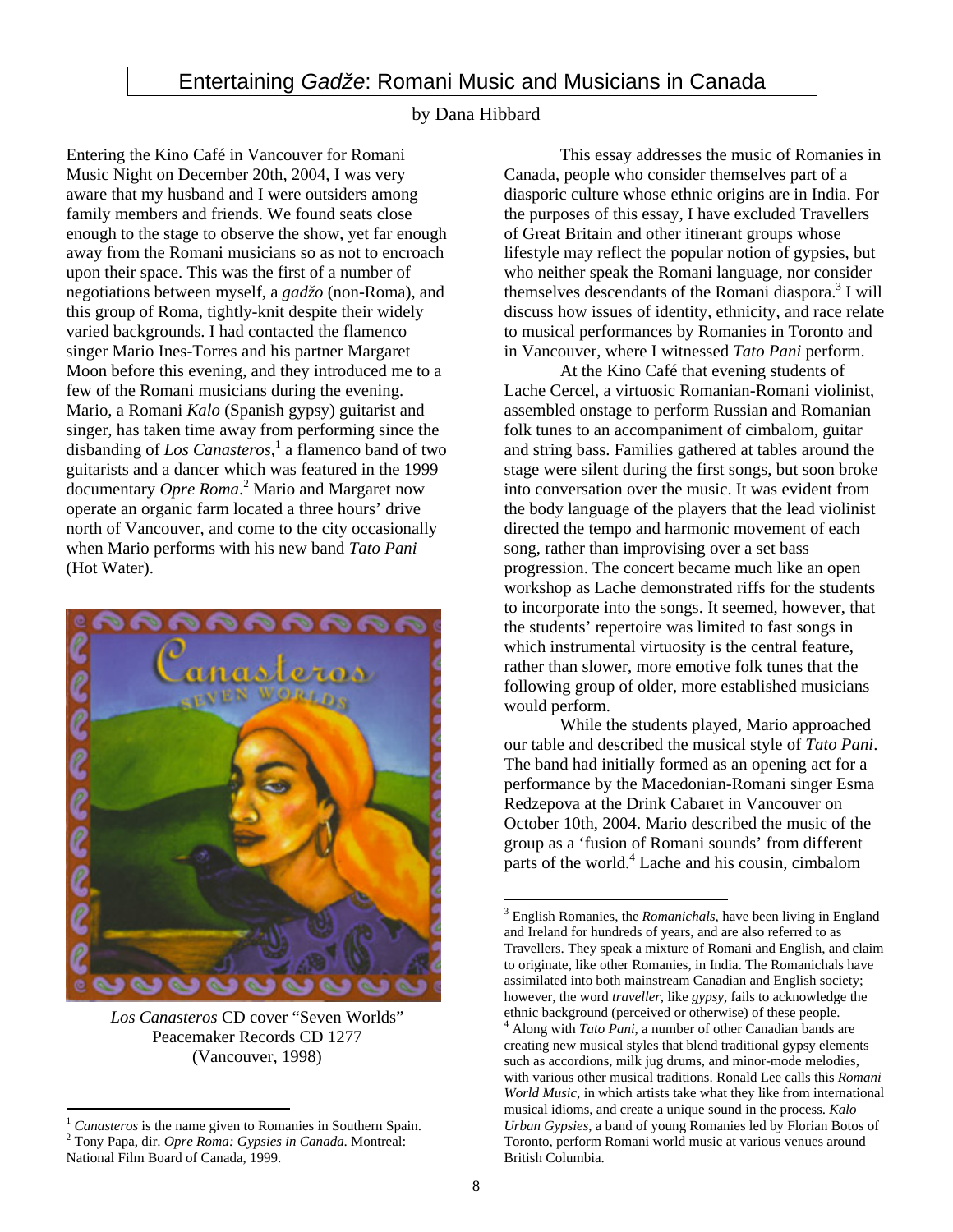player Marian Jantea, blend folk tunes from their land of birth with Mario's Andalusian flamenco idiom. Mario is excited about the group's new sound, telling us that this was the first time in Canada that Romani musicians have performed a fusion of music from various national styles. The group is still developing, and finding new ways to express their common Romani ethnicity. Rather than playing traditional music from particular regions, Mario is writing new songs for the group. On this occasion at the Kino Café, *Tato Pani* began with 'Geľem, Geľem,' the Romani anthem based on a traditional tune with lyrics written by Jarko Jovanovic for the first World Romani Congress in 1971. 5 The audience exploded into 'oles' and cheers as the familiar song began, and continued to shout encouragement in the pauses between phrases.

The presence of Mario's voice at this concert of otherwise purely instrumental music changed the emotive quality of the performance entirely. His raspy, forced sound and fast ornamentation around each note is not only characteristic of flamenco music, but also reveals a connection between the Andalusian gypsies and Arabic music.<sup>6</sup> Mario's singing emotes the pain and persecution experienced by the Roma, and brought a somber mood to the otherwise upbeat instrumental tunes developed for Eastern European wedding and party entertainment. Cimbalom player Marian Jantea and percussionist Zak Santiago accompany him this evening. The cimbalom, very common in Eastern Europe, is a flat, stringed instrument that sits atop a stand, and is played by striking the strings with two mallets. The cimbalom has a soft, twangy sound and can be used to accompany the violin, but it also has the virtuosic capabilities of a solo melodic instrument.

#### **ROMANI LANGUAGE AND ETHNICITY**

 $\overline{a}$ 

Finding an adequate vocabulary with which to describe Romanies in Canada is problematic, because these people have always been defined by outsiders rather than by themselves. Perhaps the most precise way to refer to them is as Romanies, or people who speak variants of the Romani language (e.g. *Sinti*, *Vlach*, *Romanichals*). However, Romanie is an English term that may work for academic writing, but does not take

into account the names these groups call themselves. The word *Roma* was adopted in the last forty years from *Rom*<sup>7</sup> as an official word to describe all people of Romani ethnicity and eliminate the derogatory undercurrents of the word 'gypsy' or *ţsigan*. However, the Romanian government refuses to use this new term because it is too close to the name of their country, and so continues to call these people *ţsigans*. 8 On the other hand, some groups of Romanies feel no need to assert common ethnicity with other Romanies. For example, the Vlach of Romania may be called Romanies by academics, *ţsigans* by the Romanian government, and simply Vlach within their own circles, but not *Roma*. 9

Another problem lies in defining 'Romani ethnicity.' The idea of the nation state is a relatively new idea that continues to be problematic in much of Eastern Europe. It does not address the individual identities of smaller groups (e.g. Vlach, Sinti) within national borders, and conflicts often arise between those who, for political or economic reasons, want to establish the Roma as 'a people' with a common origin, and those whose identity is based more on their recent national or ethnic situation.

### **ROMANI DIASPORA**

The music of diaspora is about places of being and places of becoming, of connecting the present with its absence of place to the past and the future, where place can be imagined as real. The process of imagining a sense of place to supplant the condition of placelessness necessarily produces hybridity and fusion formed from juxtaposing repertories gathered along the path defining diaspora.<sup>10</sup>

Both the Vancouver Romani Alliance and the Toronto Roma Community and Advocacy Centre support the idea of the Romanies as 'a people' originating from India. In common with many 20th-century scholars, they claim that their ancestors migrated across Asia during the 12th to 16th centuries before establishing themselves in various areas of Europe. Over time, the Romanies developed distinct dialects and cultural traditions according to the areas in which they settled. $^{11}$ 

<sup>&</sup>lt;sup>5</sup> The lyrics of 'Gel'em, Gel'em' are available on the Patrin website at http://www.patrin.com, and the music of the anthem is available on the National Anthems Reference Page at http://david.nationalanthems.net/rom.jpg.

<sup>&</sup>lt;sup>6</sup> Toronto's Arte Flamenco! Spanish Dance Company presented *Homenaje Flamenco: A Tribute to Cesar Alvarez* on November 14th, 2004; in this show the Arabic singer Akl Hashem performed an Arabic lament that was mimed by flamenco dancer Elena La Comadre. This mix of styles was extremely successful, although a subsequent performance of Bizet's 'Habanera' by musical theatre actress Giselle Fredette to a synthesizer accompaniment did little to illuminate the beauty and passion of Spanish music.

*Rom* means 'man' in the Romani language.

Peter Bakker and Hristo Kyuchukov. *What is the Romani Language?* (Hertfordshire, UK: Centre de Recherches Tsiganes and University of Hertfordshire Press, 2000): 57. 9

<sup>&</sup>lt;sup>9</sup> Paul St. Clair, executive director of the Roma Community and Advocacy Centre, Toronto; interview with the author, 8 Dec 2004. 10 Bohlman, Philip V. *World Music: A Very Short Introduction*

<sup>(</sup>New York: Oxford University Press, 2002), 115.<br><sup>11</sup> Scholars have attempted to trace the path of the Roma across

Europe by deconstructing various dialects of the Romani language. Its relation to Sanskrit and Hindi prompted 19th-century scholars to theorize that the Roma were once members of an upper caste in India; however, their reason for leaving has never been determined.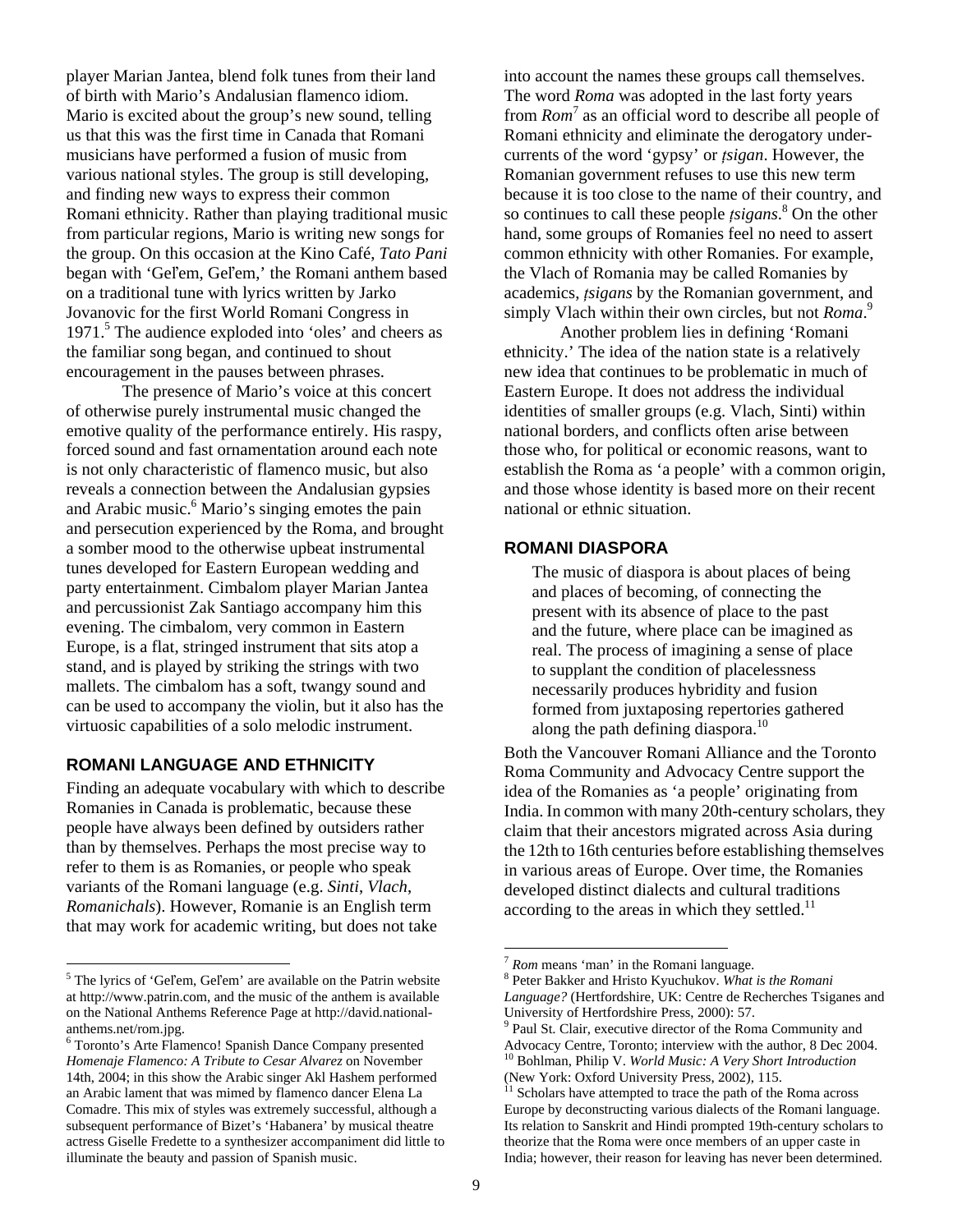Canadian Romanies use the idea of a single ethnic group as a way to gain legal clout in advocating for Romani rights as members of a larger collective, rather than as random individual applicants. However, as Brian Belton argues, the romanticized and subjective concept of a Romani diaspora is 'unrealistic,' and reflects the increasing importance of identity in the modern world.<sup>12</sup> Belton criticizes the current literature in gypsy and traveller studies for taking for granted the idea that gypsies have a common origin in India. Scholars such as J.-P. Clébert, A. Fraser and Thomas Acton assume that gypsy ethnicity has continually developed from a single common origin, rather than considering the possibility of gypsy identity as a social construct that has changed in a non-linear fashion over hundreds of years of interaction with other European cultures. Belton quotes Stuart Hall in support of a contrary thesis:

> In serious, critical work, there are no 'absolute beginnings' and few unbroken continuities ... What we find, instead, is an untidy but characteristic unevenness of development. What is important are the significant breaks – where old lines of thought are disrupted, older constellations displaced, and elements, old and new, are regrouped around a different set of premises and themes.<sup>13</sup>

Leo Lucassen et al. agree with Belton in his criticism of early assumptions about gypsy origins, noting that Heinrich M.G. Grellmann's 1783 thesis describing gypsies as a diasporic culture 'set the tone [of gypsy studies] for the following two centuries.<sup>'14</sup>

Ronald Lee, a Canadian Rom scholar and writer living in Hamilton, teaches a course on Romani culture at the University of Toronto and also organized the *Romano Drom* symposium and festival there in March 2004. He is the Canadian Romani community's strongest advocate, and has been very encouraging and helpful in my research, inviting me to participate in a project to record 'traditional Romani songs for posterity.'15 His intention reflects an idea expressed by Lucassen et al.: that literature describing a Romani diaspora has fostered an idea that 'authentic' Romani traditions are 'on the brink of disappearing.' 16 This

assumes that there was a 'pure,' in this case musical, tradition in the past. However, the wide variation in musical styles (flamenco, Vlach lament, Hungarian czardas) gives more evidence of a fluid musical culture that continually adapted to regional styles. In the same way, Romani world musicians (see fn 4) such as the *Kalo Urban Gypsies* adapt gypsy elements into new Canadian songs in order to appeal to a wider audience within the Canadian popular music scene.

While the Romani struggle to retain their identity has been one of keeping the barrier between Rom and Gadžo firm, the increasingly complex structure of society makes such tactics less and less possible, or indeed desirable. Some Roma are beginning to recognize the fact that integration need not mean assimilation, and that acquiring mainstream skills and putting them to use within the Romani community need in no way jeopardize their integrity, but instead would allow them to deal with the mainstream more equitably and to profit by doing so. $^{17}$ 

#### **ROMANIES IN CANADA**

Romanies began immigrating to Canada in the late-19th century with the abolition of slavery in Eastern Europe. As they were released, they travelled away from the lands in which they had lived for hundreds of years in order to create new lives free from persecution. Many have assimilated into urban Canadian society, while others such as the Vlach retain their distinct cultural traditions and live in rural communities of Ontario. A second wave of immigration from Europe occurred before World War II as many Roma attempted to escape Nazi persecution.<sup>18</sup>

A third wave of Romani immigration to Canada occurred in the 1990s following the fall of communism in Eastern Europe. Communism, despite its failures, guaranteed that the Romanies had jobs, places to live, and food. With the move to a capitalist system, the divide between poor and rich became more pronounced, and they found themselves on the lowest rung of the social ladder. They continue to experience discrimination when seeking employment, and have

 <sup>12</sup> Brian A. Belton, *Gypsy and Traveller Ethnicity: The Social Generation of an Ethnic Phenomenon* (London and New York:

<sup>&</sup>lt;sup>13</sup> Stuart Hall, 'Teaching race,' in *The School in the Multicultural Society – A Reader*, ed. A. James and R. Jeffcoate (London: Harper

<sup>&</sup>lt;sup>14</sup> Leo Lucassen, Wim Willems and Annemarie Cottaar,

<sup>&#</sup>x27;Introduction,' *Gypsies and Other Itinerant Groups: A Socio-*

<sup>&</sup>lt;sup>15</sup> Ronald Lee, email communication with author, 6 Dec 2004.<br><sup>16</sup> Lucassen et al., 25.

<sup>17</sup> Ian Hancock, 'Introduction,' *The Gypsies of Eastern Europe,* ed. D. Crowe and J. Kolsti (New York & London: M.E.Sharpe, 1991): 8 [as quoted in Susan Tebbutt, 'Sinti and Roma: from scapegoats and stereotypes to self-assertion,' in *Sinti and Roma: Gypsies in German-Speaking Society and Literature* (New York: Berghahn Books, 1998): xiv].<br><sup>18</sup> Little attention has been given to the 500,000 gypsies who died in

concentration camps during the Holocaust; see John Gray et al., 'Gypsies seek safe haven in Canada,' *The Globe and Mail* (Toronto, 23 Aug 1997): A1.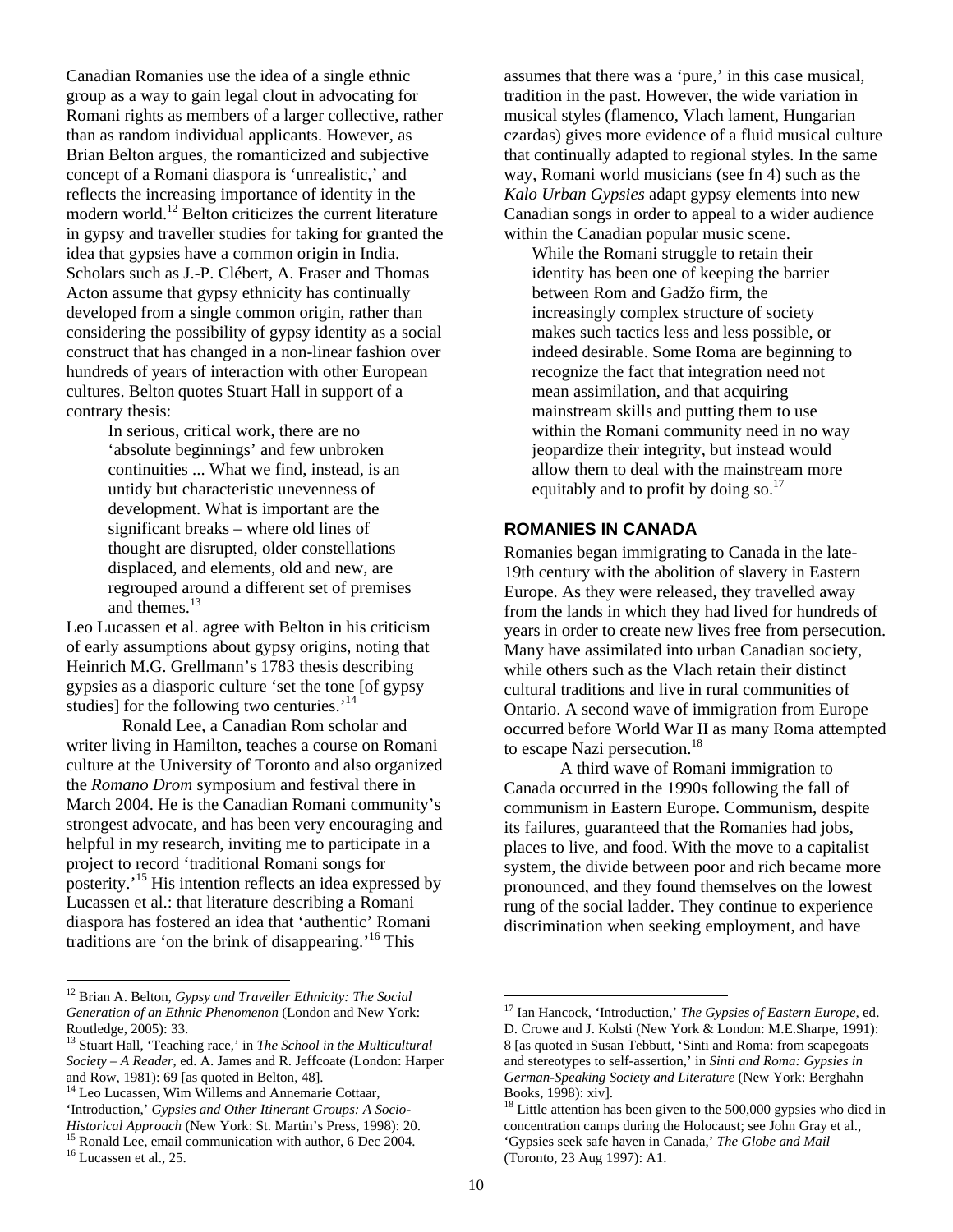suffered violent persecution from neo-Nazi groups.<sup>19</sup> Until recently, for instance, city officials encouraged Czech Romanies to move into ghettos on the outskirts of cities; in some instances, officials even offered the Romanies one-way tickets out of the country.

On August 6th, 1997, the Czech television station TV Nova aired a documentary describing the ease with which Czech gypsies could gain refugee status in Canada. At the end of the video, an old gypsy woman says 'All you who are afraid, come here. You will be Canadians.<sup>20</sup> In April 1997, Canada had removed its visa requirement for Czech visitors in order to boost trade and tourism. But following the airing of this documentary, an influx of over 1,000 Romanies in August and September prompted the Canadian government to reinstate the visa requirement on October 3rd, 1997.

The influx of Romanies into Canada inspired a series of articles and editorials in *The Globe and Mail* from August to December 1997.Many were sympathetic to the plight of the Romanies; however, stereotyping and apprehension towards the arrival of the refugees were also apparent in some of the articles. For example, in his article 'Gypsy refugees pose risk, Canadian police say of influx,<sup>21</sup> crime reporter Henry Hess used blatant gypsy stereotypes to sell a story and promote fear of the Romanies. Hess cites law officials as saying that 'their task is made more difficult because many gypsies – or Roma, as they usually call themselves – follow a nomadic lifestyle, travelling from country to country under a variety of identities.' Hess and his informant are misinformed, as Romanies today are almost completely sedentary. The few who followed a nomadic lifestyle did so out of necessity; travelling is not a cause, but an effect of being persecuted for hundreds of years. Because they are unable to get jobs in many Eastern European countries, they cannot pay the rent to live in better housing, and are relegated to the slums or ghettos outside the city. Governments and city officials label them 'nomadic' as an excuse to deny them government support, and therefore, Romanies travel, beg and steal to sustain themselves.

Other stereotypes, such as 'dirty gypsies,' came up in my study of Canadian views on Roma. Paul St. Clair, executive director of the Roma Community and Advocacy Centre in Toronto, told me many stories regarding the Romani tradition of warding off *marame*

(pollution). According to St. Clair, Romanies are extremely particular when it comes to the cleanliness of their homes, food and bodies. In once case, a group of Romanies refused to eat food at a Romani party in Toronto because they could not trust the Hungarian restaurant catering the event to prepare the food to their standards. For the same reason, Romanies rarely eat in restaurants. $^{22}$ 

Another account involved Romani refugees who were put up in a motel in Hamilton for a few weeks while they awaited their refugee status. The motel owner was extremely upset when he heard that 'gypsies' would be staying in his hotel. However, he was shocked when they arrived and demanded paint and cleaning supplies. They repainted their rooms, grew flowers in boxes outside, and thoroughly cleaned their living space. After seeing the results, the motel owner called the Roma Community Centre asking for more refugees to be sent to stay.

Stereotypes of Gypsy culture have in some ways been beneficial to Romanies, but they have also contributed to their continued persecution in many parts of the world. As Sara Friedrichsmeyer notes,

> Gypsies have been imagined as an anarchic, threatening presence, remote from all social and historical processes. Alternately, writers intent on challenging a middle-class existence have often used Gypsies to depict a more organic, carefree, and autonomous way of life. Through such representations, Gypsies are reduced to metaphor, to textual strategy, or to emotional effect.<sup>23</sup>

## **CANADIAN ROMANI IDENTITIES AND MUSICS**

[T]he term ethnicity, like race, is used in a somewhat wanton manner, but there is little agreement as to the meaning of the word ... race refers to differences arising out of ascribed biological divisions, whilst ethnic categories are based on perceived cultural differences ... an ethnic group is that which is defined as an ethnic group. However, it is this that allows academics, politicians and other social commentators to segment humanity into distinct categories without suffering the accusation of racism. The term ethnicity could be seen as useful because it avoids objective,

 <sup>19</sup> Canadian filmmaker John Paskievich directed *The Gypsies of Svinia,* a 95-minute documentary depicting the plight of Roma inhabitants of the Slovakian village of Svinia. This film was produced by the National Film Board of Canada in 1998.<br><sup>20</sup> Kim Honey, 'Leaving persecution behind: Canada may not be the Promised Land, but many Gypsies see it as a step up,' *The Globe and Mail* (Toronto, 21 Aug 1997): A12.<br><sup>21</sup> *The Globe and Mail* (Toronto, 20 Aug 1997): A6.

<sup>22</sup> Paul St. Clair, Executive Director of the Roma Community and Advocacy Centre, interview by author, 8 December 2004, Roma

<sup>&</sup>lt;sup>23</sup> Sara Friedrichsmeyer, 'Christoph Hein's *Horn's Ende*: Gypsy essences and German community,' *The Imperialist Imagination: German Colonialism and its Legacy*, ed. Sara Friedrichsmeyer, Sara Lennox, and Susanne Zantop (Michigan: University of Michigan Press, 1998): 283.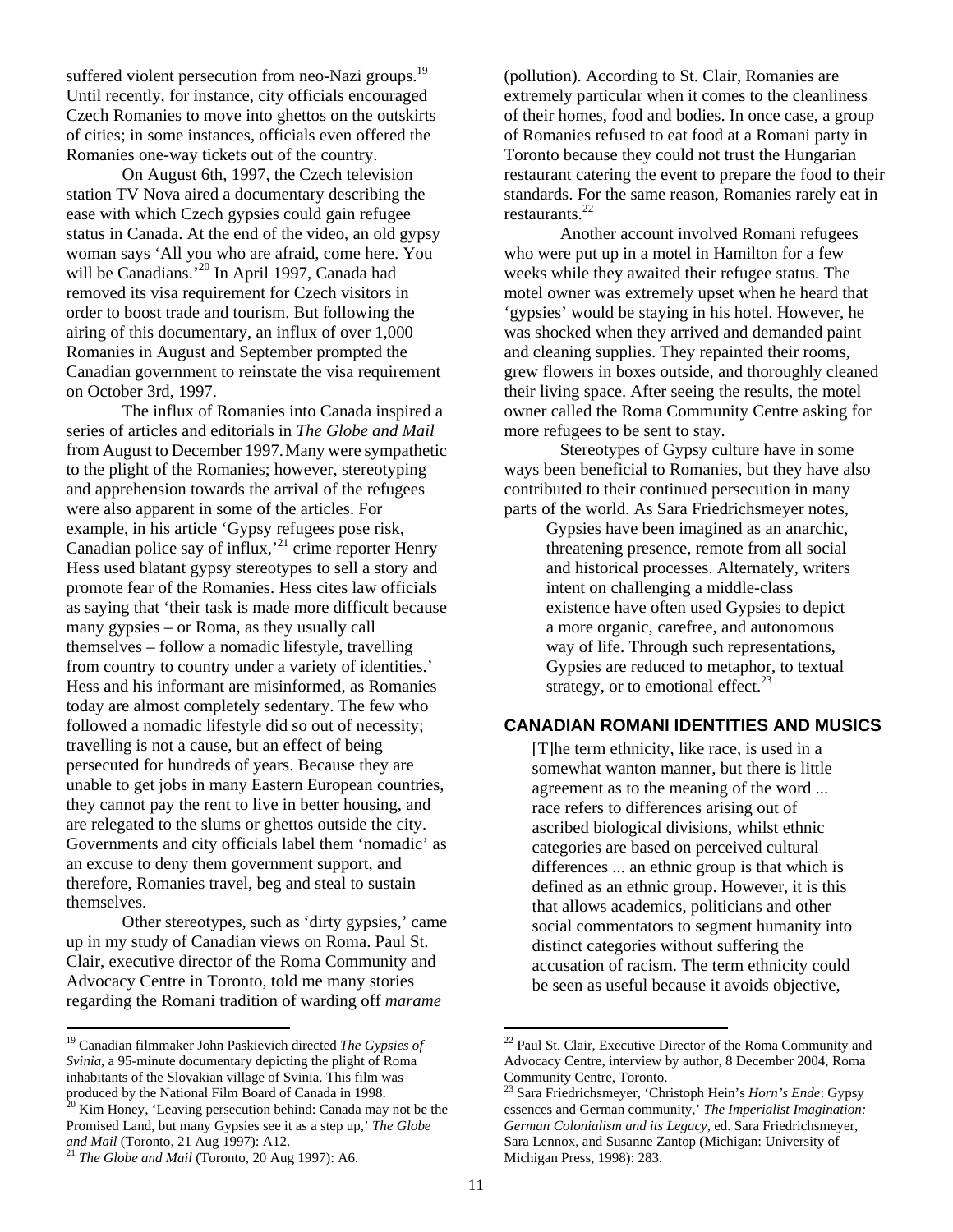biological categories, but it does this by introducing subjective distinctions.<sup>24</sup>

Within their belief of sharing a common origin, Romanies identify themselves on a number of levels, many of which have overlapped over time. For example, *Sinti* got their name from the German word for tin (*Zinn*); making and selling tin pots was a common occupation among gypsies. However, *Sinti* have now become a geographically distinct group of Germany and Austria, and so consider themselves an ethnic subgroup of the Romani people. Another ethnic subgroup of Romanies is the Romungere (Rom from Hungary) who get their name from the location where they have lived; however, after emigrating from Europe and assimilating into Canadian society, they continue to describe themselves and their Canadianborn children as Romungere. Romanies also identify themselves as members of tribes such as Kale (from Spain) and Vlach (from Romania). Even in Canada these ethnic subdivisions divide the Romanies despite attempts by Romani Symposium organizers Julia Lovell (Vancouver, 1998) and Ronald Lee (Toronto, March 2004) to promote understanding of the group as a whole.

While music brings Romanies together in Vancouver, it divides them in Toronto. Paul St. Clair told me that whenever the Roma Community Centre throws a party, the first question that guests ask is, 'Who is the band?' In general, Romanies in Southern Ontario will attend a party if the musical style of their ancestors will be represented there. Whereas Romani music has had a fluid relationship with surrounding styles for hundreds of years (e.g. flamenco is a mix of Spanish and gypsy influences), Romani traditionalists in Canada yearn for the songs that speak to them of the struggles of their individual 'homelands' in Eastern Europe. However, Romanies also claim to have not had a real homeland, and as a result of their forced travels, they have integrated foreign elements into their music. Therefore, the desire for 'traditional Romani music' in Canada is something of a paradox. It would perhaps be more precise to say that the older generations of Roma prefer to hear folk tunes with which they are familiar, and lyrics to which they can relate. So when Paul St. Clair organizes Romani parties now, he invites a Romanian band, a Hungarian band, a Czech band, and sometimes a Russian band as well.

Complexities of ethnicity, lifestyle (nomadic or sedentary), language, and cultural traditions are brought together in studies of Gypsy music and culture. However, the line between 'gypsy music' and 'nongypsy music' is anything but clear.

A Gypsy music does exist, but it is impossible to point out exactly which musical pieces are purely Gypsy. As fuzzy as it seems, this point of view is in fact a more reasonable one: people do feel that there is a Romany distinctiveness, but they cannot pinpoint this distinctiveness in a given musical piece or group of pieces. Rather, they refer only to the abstract level ... of the creative process and interpretation styles.<sup>25</sup>

Deciding what is gypsy music and what is not is similar to the question of what constitutes Canadian music. Is a Romani song one that has been performed or composed by a Rom, or are only traditional Romani folk tunes considered 'pure' Romani music despite the influence of other cultures on them (e.g. Hungarian gypsy music sounds very similar to Hungarian folk music)? Is language an indicator, or can Romani songs be sung in a language other than Romani? Perhaps the most contentious issue is that of genre. There are websites and bands devoted to 'gypsy jazz' or 'jazz manouche' after the famous Romani guitarist Django Reinhardt. This genre can be heard in the film *Latcho Drom* when the Romanies travel to Southern France,<sup>26</sup> and is played by the Toronto band *Swing de Paris*. But as gypsy jazz has become a mainstream musical style, it has moved away from its Romani identity, similarly to how flamenco music is often called Spanish music due to its widespread popularity and adoption into an 'art form' in dance conservatories in Spain.

In Canada, the Vlach are especially concerned with maintaining cultural traditions of their previous homeland in Romania to the extent that they prefer to be identified as Vlach gypsies rather than the more recent term 'Roma.' The descriptions of Vlach musical events in Hungary by ethnomusicologist Kértesz-Wilkinson may give insight into the cultural traditions that Canadian Vlachs try to retain. She describes the singing of Vlach laments as 'intense, sincere feelings, the sorrow and joy that are expressed and created by the Gypsies in their songs and dance.<sup>27</sup> As she learned to sing Vlach songs, she became aware of the private and public codes regarding their performance. Whereas the dance songs are sung all together, the slow songs require 'a competent leader and disciplined group of

<sup>&</sup>lt;sup>25</sup> Rădulescu, Speranta. 'Our music versus the music of others,' *Music, Language, and Literature of the Roma and Sinti*, ed. Max Peter Baumann. Intercultural Music Studies 11 (Berlin: VWB, Verlag für Wissenschaft und Bildung, 2002): 307.

<sup>&</sup>lt;sup>26</sup> Tony Gatlif, dir. *Latcho Drom*. Paris: KG Productions, 1993. <br><sup>27</sup> Irén Kertész-Wilkinson. 'Bi-musicality and the Hungarian Vlach Gypsies: learning to sing and dance as an ethnomusicological research tool,' *Music, Language, and Literature of the Roma and Sinti*, ed. Max Peter Baumann. Intercultural Music Studies 11 (Berlin: VWB, Verlag für Wissenschaft und Bildung, 2002): 365.

 $\overline{a}$  $24$  Belton, 49.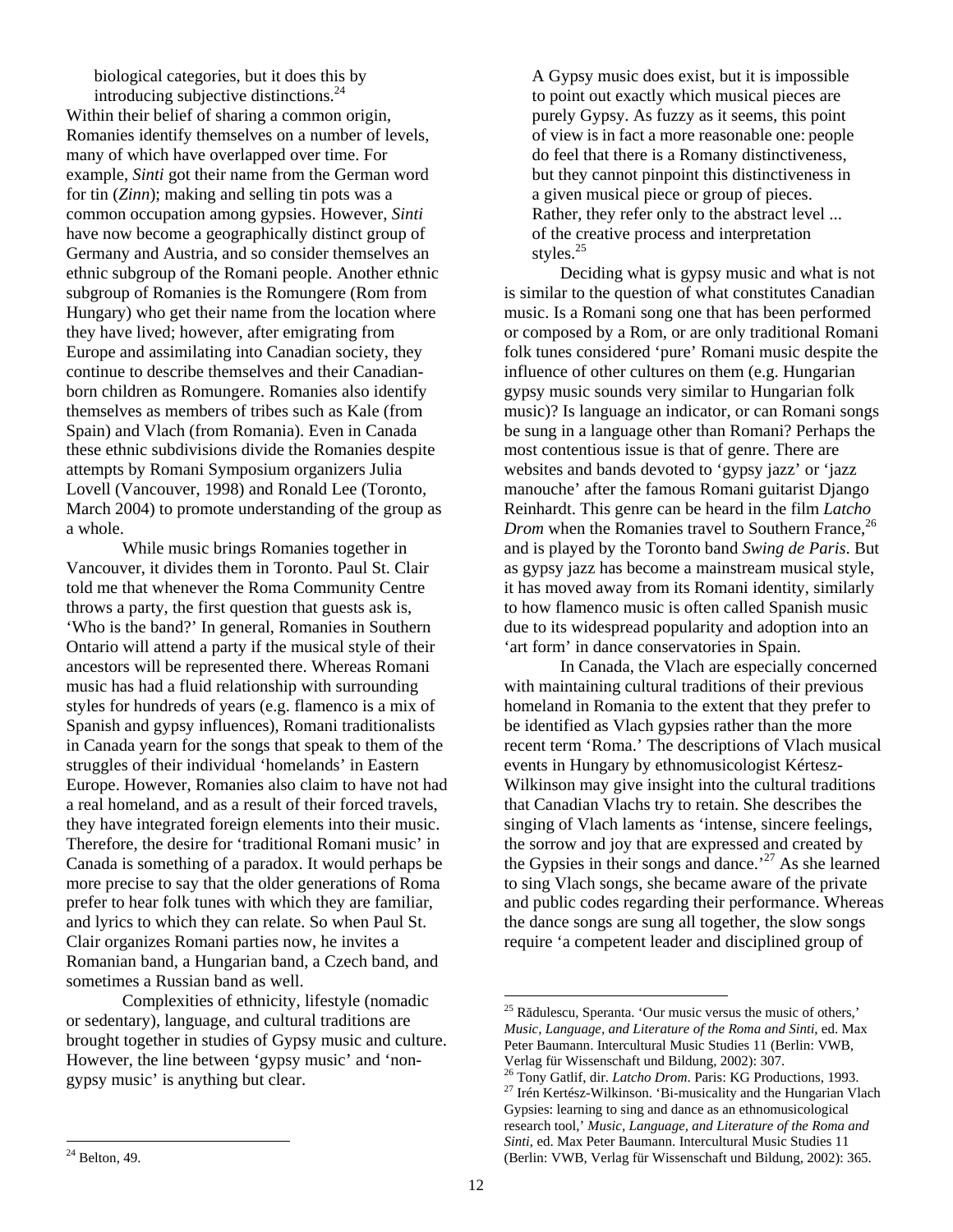followers.<sup>28</sup> Dancing is an integral part of Vlach musical performance, and the dances have complex footwork as well as specific subtle hand and wrist gestures that carry a strong sexual connotation.

The distinction between Vlach and non-Vlach (gadžo) prevents outsiders from being invited to private gatherings in the homes of Southern Ontarian Vlach. There are no accounts by Canadians of Romani music, let alone Vlach music, and it is possible that over the past few generations, Canadian Vlach have created a distinct sound along with a distinct Canadian identity. Further study of this music and culture may describe a part of Ontarian society that places a high value on its distinct musical identity, yet is neither understood nor acknowledged by other Canadians.

## **RACIAL CATEGORIZATION OF ROMANIES**

…the persistence of the social propensity to ethnically/racially/ culturally categorize continues. This might be seen to arise out of a drive to cleanse, or equalize, a desire to celebrate difference or oppress those who are deemed to be different by a dominant or host society. The moment a distinction is made it can be used in both positive and negative ways, but it is making difference an aspect of notoriety that starts the ball of categorization rolling. $^{2}$ 

When I asked Margaret who was Romani at the Kino Café, she told me that anyone who looked like they had stepped out of India was likely Romani. According to Katya Gibel Azoulay, 'The obsession with skin color reveals a preoccupation with identity and the manner with which identity is represented. The issue of appearance has always played a significant role in the discourse of race.'30 Although Azoulay is discussing black versus white racial categorization in the USA, her discussion relates to other visible minorities such as the Romanies of Europe. Race, like ethnicity, has also contributed to a constructed identity of the Romanies as homogenous sub-groups within a heterogenous race. Even in celebrating their difference at Romani Music Nights, Romanies draw attention to appearance as a factor in determining who belongs in Romani circles, despite the fact that perceived racial differences have contributed to discrimination of Romanies in Europe. As early as 1944, Myrdal observed that the 'definition of the "Negro race" is thus a social and conventional, not a biological concept. The social definition and not the biological facts actually determines the status of an

individual and his place in interracial relations.<sup>31</sup> Lucassen and Belton echo Myrdal's insight over 50 years later in their discussions of the construction of ethnic identities. Despite the limitations and prejudices of racial categorization, it continues to play a role in musical performance. Because Romani performances are visual entertainment, audience members project their preconceived notions of racial characteristics onto the performers, and even, as was the case on December 20th, 2004, onto other members of the audience.

When Margaret explained to me how the Vancouver and Toronto Romani communities differ, she described it in much the same way as many Vancouverites describe their relationship to Toronto: Torontonians know little about Vancouverites, and care even less. My research has led me to question why Romani musical activity in Canada differs so greatly between Toronto and Vancouver. Does the size of this country limit collaboration between eastern and western artists, and contribute to very different attitudes towards the promotion of Romani music? Or do individuals within these cities play an important role in shaping Canadian Romani culture? Scholar Ronald Lee organizes formal events (such as the 2004 *Romano Drom* Symposium) with guest lecturers, multimedia presentations, and visiting artists. His band *E Zhívindi Yag* has performed 'traditional' Romani songs at almost every annual Toronto Roma Night. In contrast, the members of Vancouver's Romani community advocate for cultural awareness through regular public performances and the creation of new Romani styles of music. This community is more of a social network of those interested in celebrating Romani culture through weekly gatherings at bars around the city, often with performances by professional musicians Lache Cercel or Mario Ines-Torres.

The distinction between the music and culture of Romani communities in Canada's urban centres is a fascinating topic, and one that has not yet been documented. Further study would be valuable: not only could it help to introduce Romani music to a wider audience, but in addition it may shed more light on the complexity of their ethnicity, identity and race.

*Dana Hibbard has a B.Mus. degree from the University of British Columbia and an M.Mus. degree in vocal performance from the University of Toronto; she is currently completing an MA in musicology at U of T.* 

 $\overline{a}$  $28$  Ibid.

 $29$  Belton, 50.

<sup>30</sup> Katya Gibel Azoulay, *Black, Jewish and Interracial: It's Not the Color of Your Skin, but the Race of Your Kin, and Other Myths of Identity* (North Carolina: Duke University Press, 1997): 92.

<sup>31</sup> Gunnar Myrdal, *The American Dilemma: The Negro Problem and Modern Democracy* (New York: Harper and Brothers, 1944): 114 [as quoted in Azoulay, 91].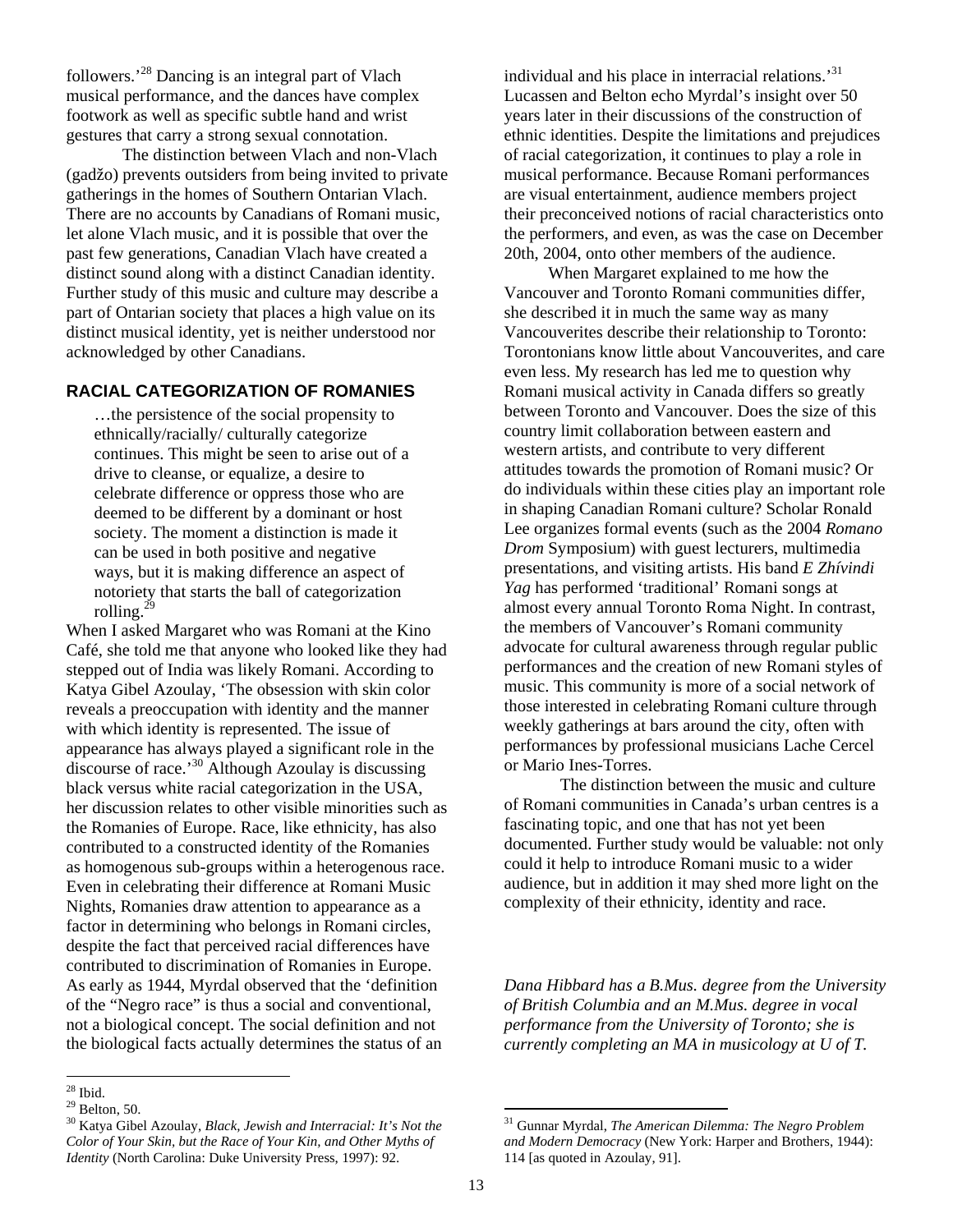My Evening with Glenn Gould

#### by Helmut Kallmann

It may have been Maria Walter, the wife of the then director of the Senior School of the Royal Conservatory of Music and 'mother of all music students,' who suggested that I attend the graduation exercises at Convocation Hall and hear the remarkable young pianist Glenn Gould in performance. I attended on October 28th, 1946 and heard Gould play the last movement of Beethoven's C-major sonata, Op. 2, no. 3 and Chopin's Impromptu in F sharp, Op.  $36.<sup>1</sup>$ The young artist's name soon settled in my mind but it was not until a few years later that I first heard him on the radio, performing Weber's Concert piece, Op. 79 (probably on January 4th, 1951).

After I became the music librarian at the CBC's Toronto office in 1950, I would see Gould occasionally and exchange a few words. He would come to look at or borrow scores that he did not own. I might mention that it was not always easy to get him to return these borrowed scores: he might typically reply that we should buy another copy and have the bill sent to him. In short, he used the library as a music store! Years later, when I persuaded the National Library to buy Gould's estate, I would rediscover more than one score with the ownership stamp and file number of the CBC on it.

But back to the 1950s. One day Gould called to invite me to spend an evening with him at a Rosedale rooming house. It wasn't his residence nor his studio, but it had something to do with his ladyfriend, Frances Batchen (whose name does not occur in any of the Gould biographies; she was a pianist who was working on the big Brahms sonata Op. 5 with great diligence). The house was located at the intersection of Glen Rd. with Roxborough and Edgar Avenues. This was only days or weeks after his Goldberg recording catapulted Gould into fame, but I don't think either of us made mention of it. It is not my style to flatter. Instead our conversation soon turned to Mozart's piano concertos for which I had (and still have) the greatest admiration. Possibly Gould had asked me about my favorite piano music. In any case, his reaction was equal to pouring a bucket of cold water over my head: poor pianism, built around the same cookie cutter pattern, lack of left hand interest and so on. My admiration of Gould sank by the minute and our conversation turned to safer subject matter.

Perhaps I should mention a theory I formed in later years. Of all the great musical talents, Gould came the closest to Mozart: the same verbal and musical

 $\overline{a}$ 

facility, the same prodigious memory, the same quickwittedness, the same self-assuredness. Only in one respect Gould could not compare with Mozart: Mozart could compose, and Gould could not, despite some weak efforts. Glenn could not stand rivals. His typical defense was to downgrade Mozart, the same way he downgraded the Beethoven *Appassionata* sonata which was the glory of so many other pianists. The music that Glenn did admire was often unknown to other musicians.

In any case, I had not formed my theory at this time and our conversation settled on other topics. Eventually Glenn asked me to turn around and identify the note he was going to strike on the piano. I turned around and probably used my old trick: if I think of a familiar theme, it occurs every time in the same pitch. If I want to hear a D, I imagine the introduction to Beethoven's Second Symphony or that of Mozart's 'Coronation' Concerto (K.537) with their repeated D in the bass and check against my piano and it is usually correct. And it was a D that Gould had struck and my reputation was saved. Shortly after, I was dismissed with the explanation that Gould had other important things to deal with that evening.

What led Gould to invite me and test my ear? To find out whether I was musical, to test whether I might serve as a respectful after-midnight listener to his theories? He hardly was fishing for admiring compliments?



Columbia Masterworks LP ML5060, recorded in June 1955, released in January 1956

<sup>&</sup>lt;sup>1</sup> Confirmed in Peter Ostwald, *Glenn Gould: The Ecstasy and Tragedy of Genius* (New York: Norton, 1997): 80.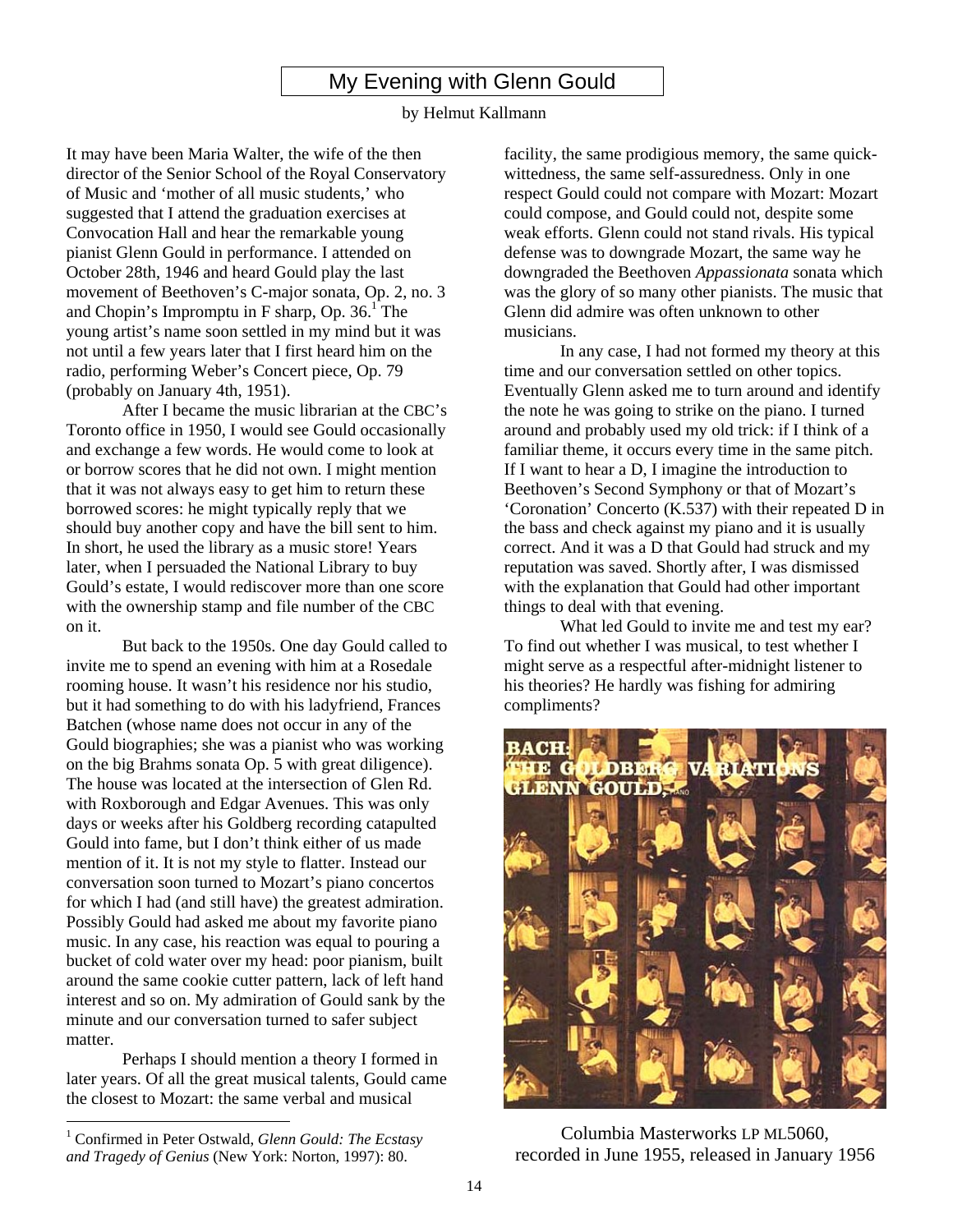## Recent Researches in Canadian Music

#### by Robin Elliott

In the *ICM Newsletter* 2.3 (Sep 2004), a bibliography of 895 writings on Canadian music from 1996 to 2004 was published. The present article is a brief survey of some of that scholarship, grouped into seven themes. **Bold numbers below refer to the ICM bibliography**; normal typeface is used for page citations; thus (**10**:43) means 'p. 43 of ICM bibliography item no. 10.'

The historiography of Canadian music has evolved in the past ten years. A new framework arose with the Canadian sections of vol. 3 of the *Garland Encyclopedia of World Music* (**7**). The *Encyclopedia of Music in Canada* (**3**) privileges composed music in the European tradition; **7** does not. These two sources thus represent a contrast between musicological (**3, 59**) and ethnomusicological (**7, 56**) paradigms for Canadian music studies. Other academic disciplines, including popular music scholarship, Canadian studies, and critical and cultural theory, are also contributing to how we currently perceive Canadian music historiography.<sup>1</sup>

Music historiography is not just about how our history is written, but also about whose music is the subject of study, and the relationship between the writer and the repertoire. Academics are increasingly alert to the issue of crossing social or cultural boundaries in their work, and how this might affect their scholarship. Diamond points out that even when respect is intended in writing about other cultural groups, such discourse is nevertheless 'effectively played out as strategies of control and management' (**56**: 56).

## **GENDER ISSUES**

Debate continues as to what extent gender is socially constructed or a biological given (constructionism vs. essentialism). Gender issues are intricately tied up with social and political considerations and power relations. Thus, while gender issues in music mainly concern how women's experiences in music contrast to men's, gender may also be mapped onto other related topics. Gendered discourse could represent Canadian music as female, for instance, and American music as male, but within Canada First Nations music may be situated as female and Euro-Canadian music as male.

Canadian scholars have explored how gender issues have been played out in music technology (**286-** **291, 824**), First Nations music (**558**), traditional music (**69, 639-640**), and popular music (**761**), among other areas. McCartney has written about the challenges faced by women creating music with technology, given that our culture 'defines both music composition and engineering as masculine' (**289**:89). She is currently directing a four-year-long, SSHRC-funded project titled 'In and Out of the Sound Studio' that is examining how gender issues affect women working in diverse areas of music technology. As part of that project, a conference takes place at Concordia University 25-29 July 2005.

A catalyst for First Nations women musicians has been the Aboriginal Women's Voices Project that was started by Sadie Buck in 1995 at the Banff Centre. Diamond studies Buck and a dozen or so other Native women musicians (**558**), and opens her scholarship up to their voices, in keeping with recent ethnographic practices that regard those studied as 'collaborators' or 'teachers' rather than 'informants.' Diamond has also co-edited an important book of essays on music and gender in an international context.<sup>2</sup>

Sherry Johnson interviewed nine women fiddlers to examine 'the relationship between music, gender, and value in the Ontario fiddle contest circuit' (**640**:10). Traditionally, men have been the fiddlers and MCs in these events, and women the accompanists and step dancers; April Verch in 1998 became the second woman ever to win the Shelburne contest. Johnson also examines gendered discourse among fiddlers – citing one woman who was told by her father, 'if you want to win, you've got to play it like a man.'

## **IDENTITY POLITICS**

Identity is a much-discussed issue in recent critical and cultural theory. As with gender (itself an important part of identity theory) ideas about social constructionism and essentialism come into play here. Many scholars hold identity to be a fluid concept, subject to change and always under construction, rather than a stable, finished product. Identity exists on different levels – self, community, nation – and consists of different constituent parts, of which music is an important one.

Linda and Michael Hutcheon (**271**) and Duffet (**856**) examine how national identity is constructed or reinforced by opera and popular music respectively. The Hutcheons state that new Canadian operas, even when they are not based on Canadian subjects, still 'go to the heart of the nation's concerns about such things as the ethics of power and the definition of the nation and of

 1 American music studies provide a valuable comparison. See 'Symposium: disciplining American music,' *American Music* 22.2 (Summer 2004): 270-316; the contributions are by Dale Cockrell, Guthrie P. Ramsey Jr., and Anne K. Rasmussen, with a response from Kay Kaufman Shelemay. To read this stimulating exchange of ideas and vigorous debate about the goals and methodologies of American music studies is to realize how much still remains to be accomplished in conceptualizing Canadian music studies.

<sup>2</sup> Pirkko Moisala and Beverley Diamond, eds. *Music and Gender* (Urbana: U of Illinois P, 2000). **69**, **287**, **824** are from this book.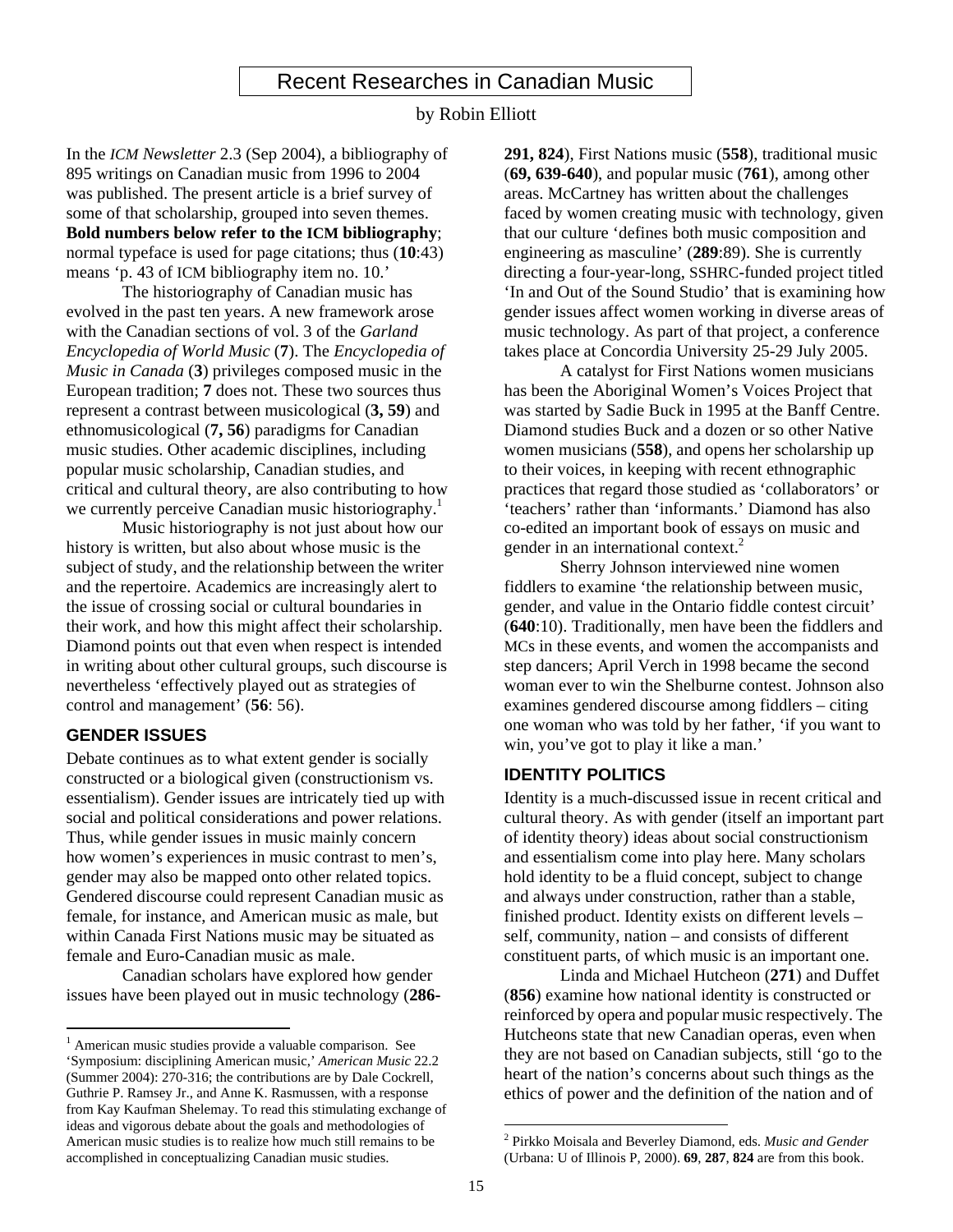the self' (**271**:6). Duffet questions the role of corporate interests in the Great Canadian Party, a live/mediated musical celebration of Canada's 125th birthday (1992). The event was sponsored by Molson's: was it mainly about reinforcing Canadian identity, or selling beer?

 Other writers have examined aspects of identity besides the national. Scales, writing about Native pop musicians, writes that the 'adaptation of Euro-North American cultural forms does not diminish Native identity' (**577**:96); he goes on to look at how discourses of 'authenticity' and 'appropriation' shape the concept of Native (musical) identity. Ostashewski explores how western Canadian Ukrainians use music to construct a local sense of identity, but at the same time to participate in a transnational musical market, though as she notes 'the global/local paradigm does not operate purely as a dichotomy but more as a continuum' (**667**:77). Local and global forces are also explored in Nurse's article on the globalization of the Trinidad carnival. In the case of Toronto's Caribana, he comments on the heated debate about 'whether [it] should be portrayed as a "Caribbean" festival rather than a "black" or Afro-Caribbean event,' concluding that 'these contestations mirror the inherent fragmentation of a multi-ethnic community and the process of continuous negotiation of identity that follows accordingly' (**664**:680).

## **ABORIGINAL MUSIC<sup>3</sup>**

Five central issues dominate in recent writings about Aboriginal music in Canada: 1) ethics; 2) the role of ethnomusicology in preserving traditional musical practices; 3) constructionist vs essentialist ideas about what Native music is; 4) commentary on whether the growing diversity of Native musical practices is a good thing; and 5) controversies over the appropriation of Native music by non-Native musicians. Most of these issues are intimately bound up with an ever-increasing obsession with self-reflexivity in ethnography.

Beaudry, in an honest and forthright account of her experiences among the Inuit, questions how her own work benefits the communities about which she writes; as she notes, the Inuit 'have been double-crossed ... so often in the past it is a wonder that they trust researchers at all' (**553**:79). In this light, the scholarship of some ethnomusicologists seems a form of intellectual theft almost as invidious as the appropriation of their music.4 Diamond suggests that in future, 'an ethnomusicologist applying for tenure might have to demonstrate that one article or other research product was well received in the community where the research was conducted'

 $\overline{a}$ 

(**559**:426), an idea endorsed by Bowman (**855**:8). I find the suggestion chilling, and somehow characteristically Canadian, in its transition from the good intentions of 'wouldn't it be nice if' to the stern law of 'you have to.'

The 1994 Juno Award for Aboriginal Music was the occasion for a good deal of debate about issues of essentialism in Native music.<sup>5</sup> Both Scales (**577**:97) and Diamond (**559**:418) examine how the award raised concerns about appropriation, authenticity, and Native identity. Similarly the composer Christos Hatzis has been charged with appropriating Inuit music in a series of works that were subsequently released on a CBC CD; he vigorously refuted the charge in a talk at the Sound Symposium in St. John's, Newfoundland in 1998. 6

Whidden provides a useful report on issues and concerns in the field of Native music studies, touching briefly on all five of the issues mentioned above (**584**).

## **MUSIC IN QUEBEC**

In the ICM bibliography, writings about music in Quebec were more numerous than those about all the rest of Canada, evidence of both the distinctiveness of that province's musical scene, and the vigorous state of research there (at least compared to the rest of Canada). The Quebec section in the *Garland Encyclopedia* (**105**) is of interest in terms of how it is organized and what is included / omitted: there is an historical survey, dealing exclusively with European-derived concert music; two articles on intercultural/commercial and folk musics, and snapshots of two diasporic musical traditions.

The question of whether there is a distinctive Quebec musical identity is raised by two writers born in France: Dhomont (**86**), who finds that there is one, and that it resides in a small group of Montreal-based composers of electroacoustic (acousmatic) music; and Nattiez, who sees it foreshadowed in the work of Serge Garant and realized, perhaps, in Claude Vivier's opera *Kopernikus* of 1980 (**106**:213). Garant once observed that Quebec music is best characterized by its absences: it is *not* French, English, or American (**106**:211).

An exchange of letters between a musicologist (Boivin) and a composer (Bouliane) raises many issues about the current status of music in Quebec (**83**): there is a lack of critical writing by Quebec musicologists on Quebec composers (which raises a question: what, if any, obligations do musicologists owe to the society in which they are employed?), and little interest in new musical creation on the part of society in general (and

 $\frac{3}{4}$  Diamond (**559**:398, fn2) defines the term 'Aboriginal.'

<sup>&</sup>lt;sup>4</sup> A recent attempt to assist Aboriginal people in this regard is Simon Brascoupé and Howard Mann, *A Community Guide to Protecting Indigenous Knowledge*, ed. Edwinna von Baeyer (Ottawa: Minister of Indian Affairs and Northern Development, 2001), online at http://www.ainc-inac.gc.ca/pr/ra/ind/gui\_e.pdf.

<sup>&</sup>lt;sup>5</sup> One of the nominees was non-Native, and was accused of having used without permission a song from a Native family.

The works are recorded on *Footprints in New Snow* (CBC MVCD 1156-2); the charge of appropriation was raised by, among others, Charlene Morton in *GRIME Newsletter* 6.1 (May 1997), online at http://post.queensu.ca/~grime/v6n1.html. Hatzis' reply to these charges, 'Footprints in New Snow: postmodernism or cultural appropriation?' is available at www.hatzis.com under 'Writings.'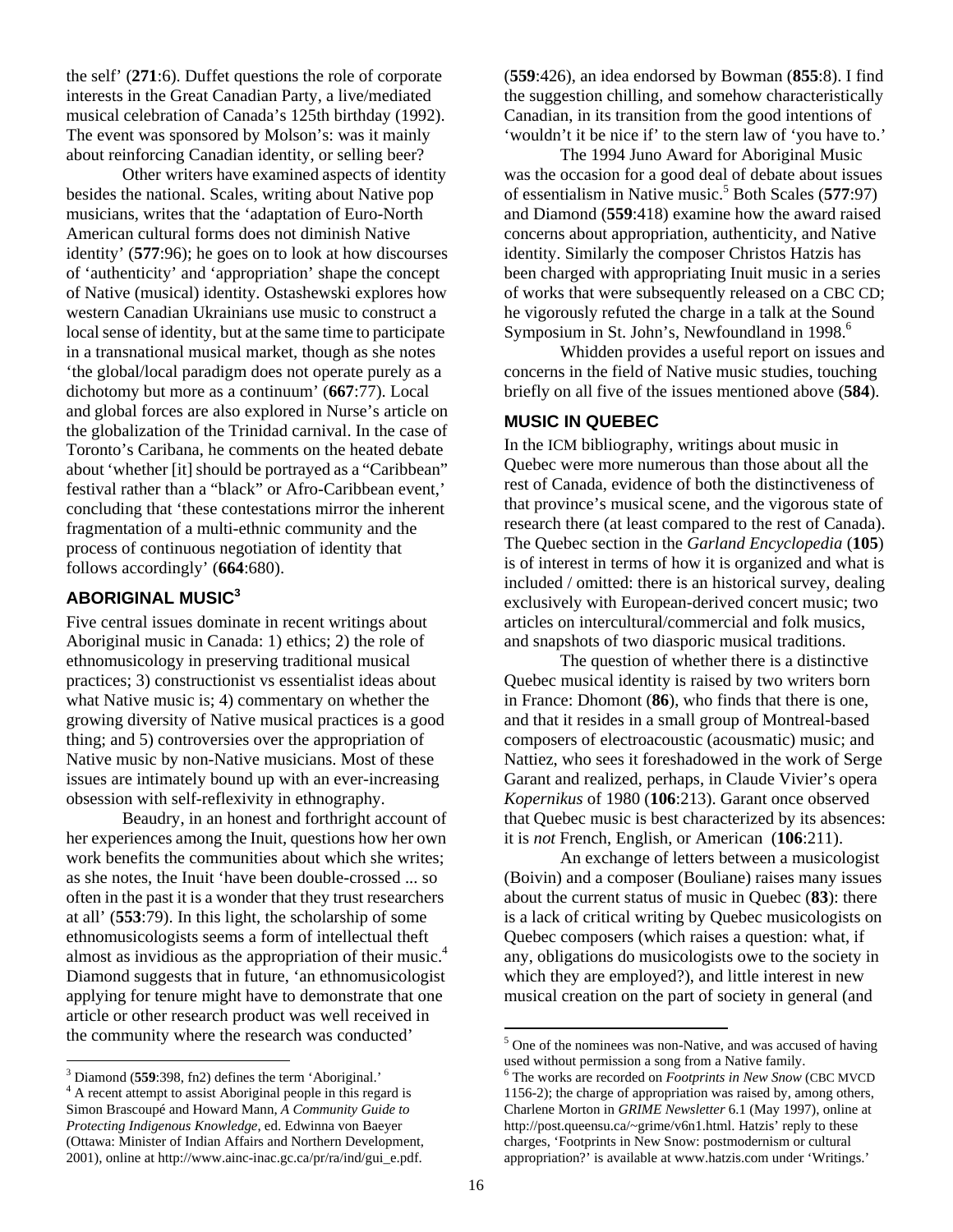intellectuals in particular) – a legacy of the colonial mentality that all good things come from elsewhere.

Grenier, by contrast, states that there is strong institutional and popular support for the idea that the *chanson* movement has been deeply embedded in the construction of nationalist politics: 'Québécois *chanson* is conceived not merely as an influential movement but indeed as the only authentically Québécois genre and henceforth the bearer of the only music which can claim to be culturally significant and representative of the "Québécois people"' (**716**:14).

## **NORDICITY AND CANADIAN MUSIC**

Though only a tiny fraction of Canada's population lives in the Far North, and few ever visit it, the region nevertheless exerts a strong hold on the Canadian imagination and a defining influence on the nation's identity. Nordicity can translate into renown abroad: Diamond observes that the First Nations musician Jerry Alfred, who grew up in the Yukon Territory, has toured Germany and Scandinavia with great success: 'the very localness [i.e. nordicity] of his message enhances the international appeal of his music' (**139**:221).

 Gould's sound documentary 'The Idea of North' and Schafer's pamphlet *Music in the Cold* are central documents in the idea of Canada-as-North, and have been much discussed (**239**, **254**, **264**, **298**).7 McNeilly notes that in Gould's version of the North, Native concerns and issues are largely effaced so that the region can be transformed into a 'utopian vision' that is not 'some ideal community of northerners who will represent the truly "Canadian" in us all,' but rather serves as 'a troubling spur to the complacency and stolidity of urban white Canadian life' (**298**:104).

## **FIDDLE MUSIC**

 $\overline{a}$ 

The violin continues to be a popular instrument in folk and traditional music circles and country music. Don Messer (1909-1973) has been the subject of several recent studies (**605**, **676**, **677**, and a CBC TV biopic that first aired 6 February 2001), and also a flurry of media interest due to a court case about the posthumous use of his name and image (two musical companies were touring as Don Messer tribute shows, only one of them with the permission of the Messer estate). Devlin Trew sees the sudden cancellation of Messer's popular CBC TV show in 1969 as resulting from a conflict between opposing forces: Messer appealed to an Anglophone, white, conservative, rural, working-class audience, but broadcast executives were Trudeau-era cosmopolitans: bilingual, elitist, and in favour of multiculturalism. And Rosenberg, in a self-reflexive article about his fieldwork, notes that he won a deeper understanding – he calls it

7 See also references to Gould in Sherrill E. Grace, *Canada and the Idea of North* (Montreal and Kingston: McGill-Queen's UP, 2001).

an 'epiphany' (**677**:154) – about music in Canada by thinking about Don Messer and his reception. Messer brought into focus for Rosenberg ideas about folk vs. professional music making, elite vs. popular concepts of folk culture, and how people develop a proprietary interest in the music and musicians they like.

Cape Breton fiddling has crossed over from folk to popular culture, and is the focus of two detailed articles by Feintuch: a humane and beautifully written descriptive piece that is part ethnography, part travel writing (**609**), and a second article (**610**) that treats much of the same material in a more scholarly fashion, and explains how ideas such as the survivalist thesis, memory culture, real vs. artificial identity, social capital, and musicking relate to Cape Breton fiddling.

## **POPULAR MUSIC**

Popular music studies have only recently been taken seriously by academia. Bowman, in a self-reflexive article about his career at York University, notes that academics were suspicious that mixing commerce and scholarship compromised standards; pop musicians, for their part, felt that such scholarship as was done in their area was either misguided, unnecessary, or both (**855**).

 Daniel, in working on Canadian women country music singers (**711**) , notes the tensions involved in their careers: regional loyalty vs. the lure of Nashville; 'real' vs. constructed identities; talk of 'family values' vs. the reality of sexism and sexual harrassment; and conflicting opinions about the value of CanCon rules. The CanCon rules and Canadian identity are discussed in relation to mainstream popular music by Ivison: he states 'the point is not to "discover" themes or images or sounds that can be claimed as essentially Canadian, but to examine the ways in which English-Canadian rock performers deploy and construct "Canadianness"' (**721**:52). At the same time, he cautions that this might be only what Adorno terms 'pseudo-individualization.'

Two writers deal with issues pertaining to race and Canadian popular music. Chamberland discusses the growth of hip-hop culture and music. Canadian rap artists 'try to initiate a softer approach to rap, more anchored in the reality of their daily lives' (**707**:314), rather than echoing the 'violence, sexism, racism, and homophobia' (313) typical of gangsta rap. Walcott explores the tensions implicit in the term 'Canadian blackness' as it relates to popular music; the discourse of multiculturalism, he notes, places black Canadians outside the nation, as a diaspora culture (**746**).

In this brief survey of Canadian music scholarship of the past ten years, complex and nuanced theoretical discourses and richly detailed ethnographic accounts have been reduced to a sentence or two. My hope is that this will at least encourage the reader to turn to the articles which receive such brief mention here.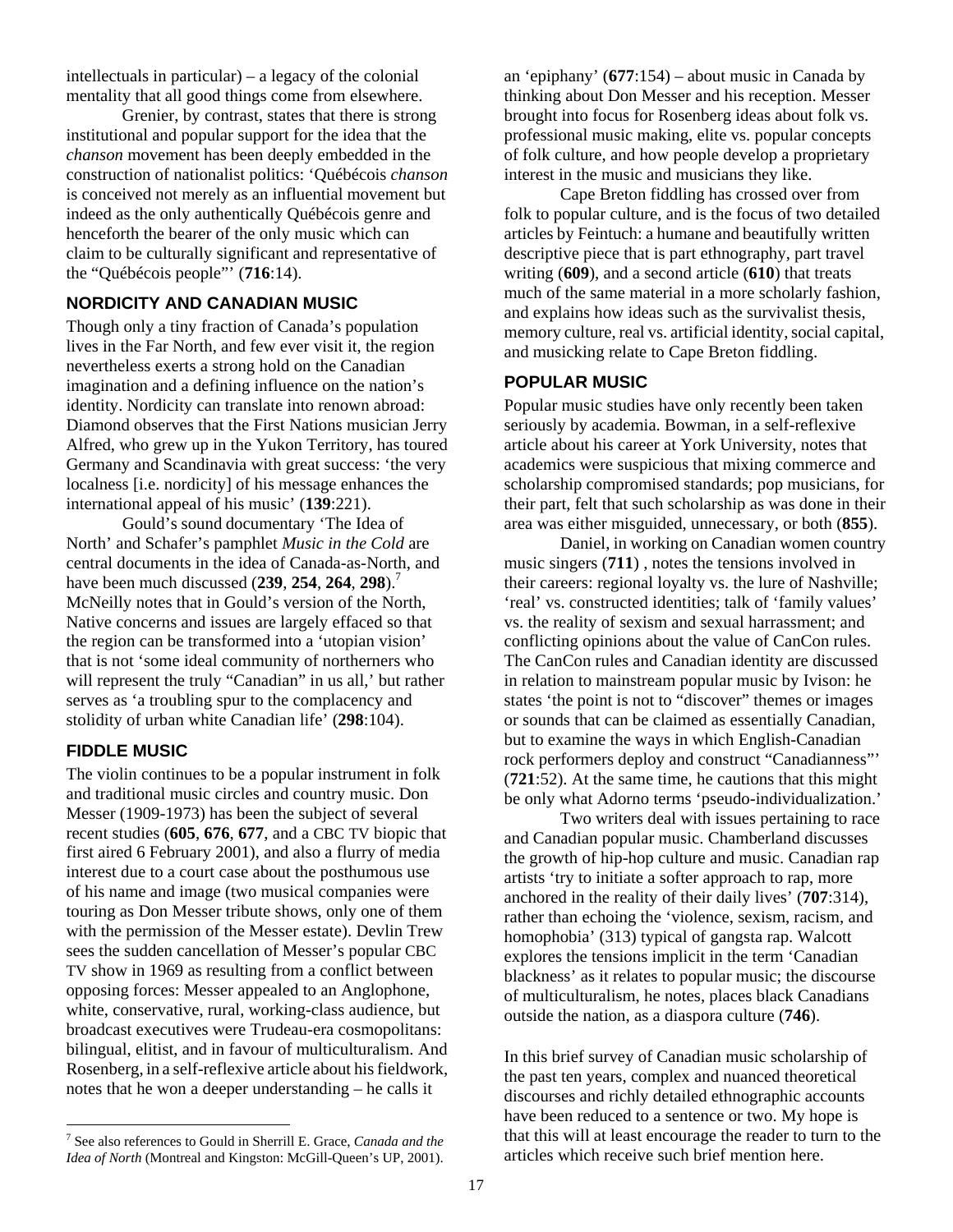#### **Alexander Brott**

(b. Montreal 14 Mar 1915; d. Montreal 1 Apr 2005) The conductor, composer, violinist, and educator Alexander Brott has died at the Royal Victoria Hospital in Montreal shortly after his 90th birthday. He studied at the McGill Conservatory and the Juilliard School before embarking upon a professional performing career as a chamber musician and the concertmaster of the Montreal Symphony Orchestra. By 1960, however, he had more or less abandoned playing the violin due to an injury to his left hand. At McGill University he taught music (principally conducting) from 1939 until his retirement in 1980. In 1945 he founded the McGill Chamber Orchestra, and led it on numerous tours abroad. In addition to his demanding schedule in Montreal, Brott assumed duties as the artistic director of the Kingston Symphony in 1965 and led it until 1981. Under his leadership the KSO rose in stature from a modest community orchestra to a professional group capable of performing works by Mahler and Richard Strauss. His conducting repertoire was wide ranging, though generally conservative; he had a particular affinity for French composers of the early 20th century, and premiered numerous works by Canadian composers. Despite a pronounced hearing loss, he continued to conduct regularly until 2000, at which time he turned over the reigns of the McGill Chamber Orchestra to his son Boris.

Brott was fluently bilingual and urbane, but at the same time shy and reserved. He was demanding but courteous of those under his charge, and always aimed for higher standards. He composed over 100 works, mostly for orchestra or chamber ensemble. His works are very well crafted, draw upon a wide range of styles (predominantly tonal or modal), frequently make use of quotation or allusion to the music of other composers, and often display a mordant wit. 'Sacrilège' from his *Suite* for piano (1941), for instance, is a deliberately distorted version of a Bach two-part invention; *Critic's Corner* for string quartet and percussion (1950) is a theme with five variations, poking gentle fun at music criticism. Several works have a patriotic Canadian theme and/or title, and three are based on themes by Beethoven, including *Paraphrase* (1967), which uses the canon Beethoven wrote for the Quebec-based musician T.F. Molt in December 1825.

In *Debrett's Illustrated Guide to the Canadian Establishment* (1983), Brott was profiled in part for his collection of very expensive cars. Another hobby was gemology: Brott designed, created, and liked to wear flamboyant jewellery. In the course of his long career he worked with many of the most eminent musicians of his age, from Peter Pears to Ravi Shankar. He was predeceased in 1998 by his wife of 55 years, the cellist and impresario Lotte (Goetzel) Brott, and is survived by his sons Denis (also a cellist) and Boris, and by his brother Stephen. Brott's memoirs, completed with the assistance of Betty Nygaard King, were published to celebrate his 90th birthday: *Alexander Brott: My Lives in Music* (Oakville, ON: Mosaic Press, 2005). His funeral took place on 4 April 2005 at Temple Emanu-El-Beth Sholom in Westmount (Montreal), followed by burial in Mount Royal Cemetery.

*Obituary*: Sandra Martin, 'Alexander Brott, composer and conductor: 1915-2005,' *Globe and Mail* (5 Apr 2005): S7.

*See also*: Kristine Berey, 'Alexander Brott: 75 years of music in Montreal,' *La Scena Musicale* 10.7 (April 2005): 26.

#### **Patrick Cardy**

(b. Toronto 22 Aug 1953; d. Ottawa 24 Mar 2005) The composer, educator, and flutist Patrick Cardy has died suddenly of cardiac arrest at age 51, following surgery to repair a broken arm. Cardy moved at age five to Kitchener, where he played flute in his school band and taught himself piano. His father died when he was 15 years old, and Cardy helped raise six younger siblings. He did the B.Mus. degree at the University of Western Ontario, and the MMA and DMus degrees in composition at McGill University. His doctoral thesis, *Apokalypsis* for orchestra and chorus, was completed under the supervision of Bengt Hambraeus. Cardy began teaching at Carleton University in 1977 and was a full professor there at the time of his death.

Cardy's catalogue includes over 50 works for diverse media; he also often wrote the poetic texts of his own vocal compositions. In a eulogy at Cardy's funeral, Alan Gillmor noted that 'Pat was an artist, a composer of superbly crafted music, and a poet, in both words and sounds, of rare sensibility who has left behind a legacy of beauty which will surely live on.' Several of Cardy's works were premiered by the Ottawa Chamber Music Society (OCMS), including *Chasing Beethoven* for string quartet, based on the same Molt canon that Alexander Brott set for orchestra. The OCMS presented a concert of Cardy's music just two weeks before his death, and will give a memorial concert in its summer series later this year.

Cardy was a devout Catholic (he ended all of his scores with 'Deo gratia'), a devoted father, and a tireless advocate for music composition in Canada. He is survived by his wife, Jane, and two sons, Jonathan and Michael, and by his mother, Mary, and six siblings. *Obituary*: Valerie Hill, 'Lifetimes: Patrick Cardy,' *Kitchener-*

*Waterloo Record* (12 May 2005): B6.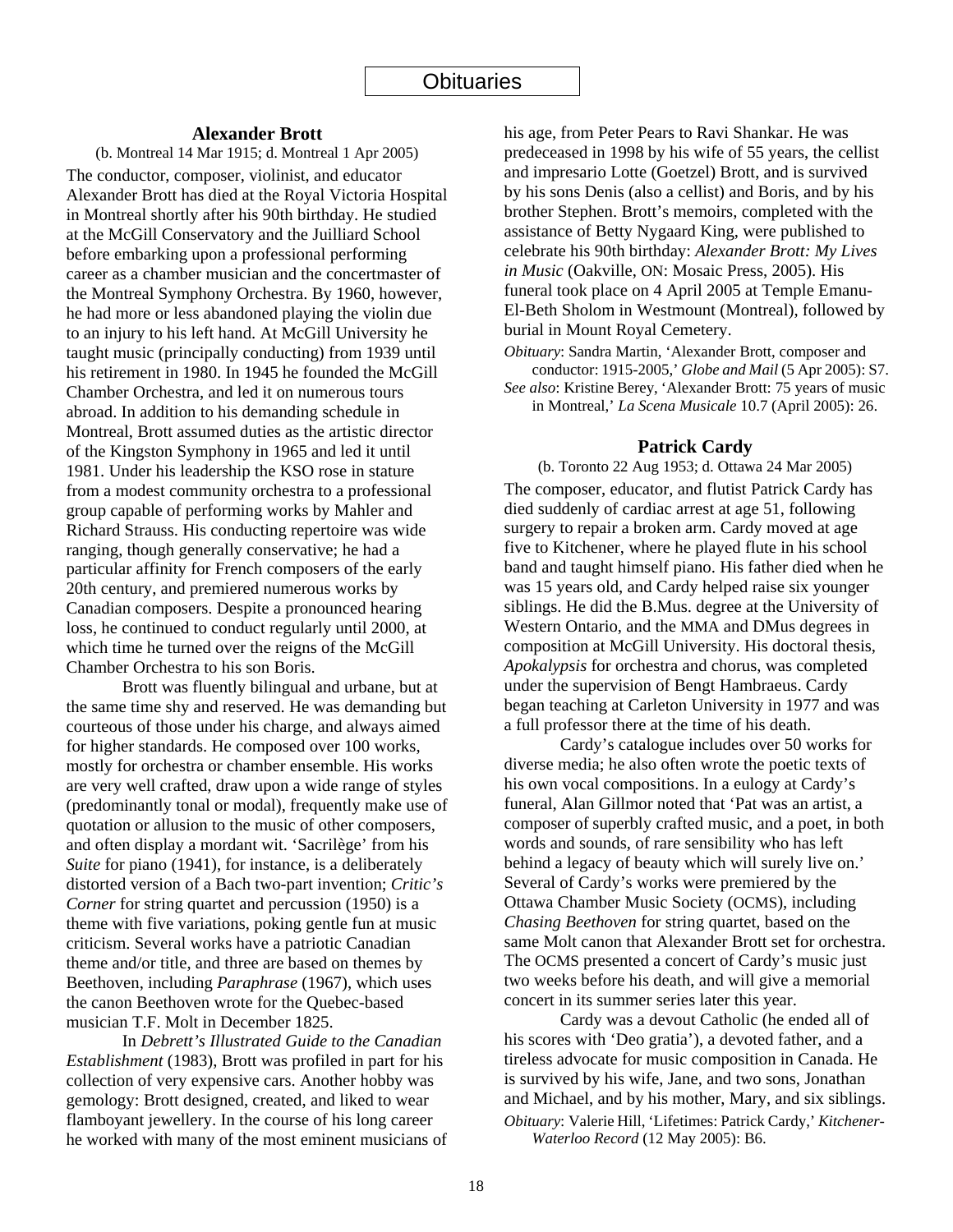#### **Robert (Bruce) Evans**

(b. Toronto 25 Dec 1933; d. Mississauga, ON 10 Mar 2005) The composer, conductor, photographer, teacher and poet Robert Evans has died of a brain tumor at the Credit Valley Hospital in Mississauga. He completed a MusBac degree in music education at the University of Toronto in 1958, and also studied composition privately with Samuel Dolin and John Weinzweig in Toronto and John Paynter in England. After graduating with the MusBac, he taught music for the North York Board of Education, latterly at Victoria Park Secondary School from 1973 until his retirement in 1988.

His compositions include chamber, orchestral, and instrumental pieces, but he enjoyed the greatest success as a choral composer. Largely self-taught as a photographer, he had several exhibitions of his photos, which are often of abstract landscapes, including both broad panoramas and microscopic close-ups. As a poet, he wrote lyrics for his vocal and choral compositions, and also independent poems, showing a particular fondness for the haiku. Upon retiring he moved to Elora to attend to his ailing mother; he fell in love with the village and its music festival, and was living there at the time of his death. His manuscripts and published scores are held by the Canadian Music Centre.

#### **Jean (Irene) Lavender**

(b. Winnipeg 11 Apr 1918; d. Lindsay, ON 23 Feb 2005) The music librarian Jean Lavender has died at the Victoria Manor nursing home in Lindsay. She grew up in Winnipeg and attended Wesley College (now a part of the University of Winnipeg). She then moved to Toronto and in 1940 graduated with a Library Science degree from the University of Toronto. She initially worked for the Toronto Public Library, but in 1947 she began working for the University of Toronto. In 1962 she oversaw the transfer of the music library to the Edward Johnson Building, and then assisted in turning it into a leading music research library. She retired in 1983; by that time she was already suffering from the initial symptoms of Alzheimer's Disease, yet she still managed to live a life of dignity and independence for many years thereafter. Lavender never married; she is survived by nieces, nephews, and cousins. According to an obituary in the *Globe and Mail* (26 Feb 2005) she was a born raconteur, enjoyed travelling, and had an intense love of the natural world.

#### **Phyllis (Margaret) Mailing**

(b. Brantford, ON 4 Nov 1929; d. West Vancouver 26 Nov 2004) The mezzo-soprano, teacher, and champion of Canadian music Phyllis Mailing has died of cancer at her home at age 75. Her initial studies in music at the Hamilton Conservatory were followed by further training at the Royal Conservatory of Music, where she was a student

in the Opera School. She also studied abroad (1959- 60), in Vienna, Stuttgart, and London. Like Freda Ridout (see below) she was a founding member of the Festival Singers of Canada in 1954. She toured abroad as a soloist on numerous occasions, including a trip to the Soviet Union with the pianist William Aide in 1971. She married the composer R. Murray Schafer in 1961; the two separated in 1971 and were divorced in 1975. Her second husband, to whom she was married for 25 years until his death in 1999, was Tom Mallinson, a communications professor at Simon Fraser University.

Mailing was an artist-in-residence at Simon Fraser University from 1965 to 1975. From 1975 on she taught voice at the Community Music School of Greater Vancouver (renamed Vancouver Academy of Music in 1979) and became head of its Voice Dept in 1983. Many of her pupils went on to notable careers in music, including the countertenor David Lee and the soprano Liping Zhang. She premiered many works by leading Canadian composers, including Istvan Anhalt (*Thisness*, 1986), Jean Coulthard (*The Pines of Emily Carr,* 1969); Barbara Pentland (*Disasters of the Sun*, 1977), and Schafer (*Minnelieder*, 1965; *Requiems for the Party Girl*, 1967; and many others). Her dedicated promotion of Canadian music was reflected also in her administrative activity: she was the co-founder and first president (1972-79) of the Vancouver New Music Society and served on the board of the Canadian Music Centre and the Encyclopedia of Music in Canada.

#### **Freda Ridout**

(b. Coleman, AB 11 Sep 1920; d. Walden, ON 30 Jan 2005) The soprano Freda Ridout has died of cancer at her home in Walden, near Sudbury. She was born to Fred and Mary Antrobus a year after they moved to Coleman from England. Her early music instruction was in piano and voice from teachers in nearby Crowsnest Pass and Bellevue. She had hoped to enroll at the Royal Academy of Music in London, but war intervened and she moved instead to Toronto in September 1940 for studies at the Royal Conservatory of Music. Her principal teachers at the RCM were George Lambert for voice (he also taught Phyllis Mailing) and Anna McVicar for piano.

Upon graduating with an ARCT in 1944, she sang as a church soloist and on radio (as Freda Clair) and taught at the RCM. Also in 1944 she married the composer Godfrey Ridout, with whom she had three children. She was a member of the Festival Singers of Canada when it was founded in 1954, and sang with the choir to 1962. She was predeceased by her husband (in 1984) and also by her son Michael (in 1998), and is survived by her daughters Naomi Ridout (of Kanata) and Vicki Ridout-Kett (of Walden/Sudbury) and their husbands; by her daughter-in-law Dolora Harvey (of Toronto); and by her seven grandchildren.